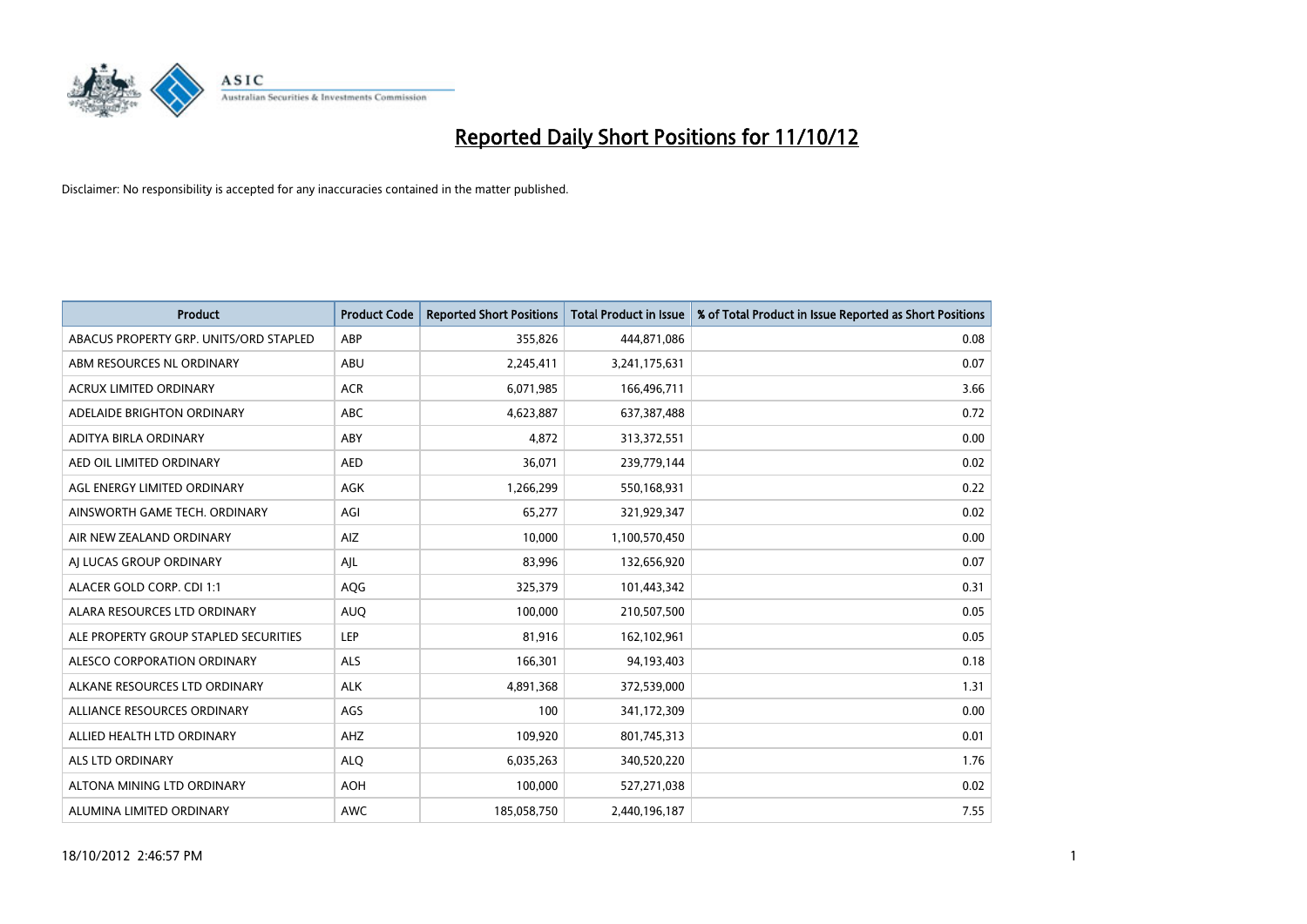

| <b>Product</b>                          | <b>Product Code</b> | <b>Reported Short Positions</b> | <b>Total Product in Issue</b> | % of Total Product in Issue Reported as Short Positions |
|-----------------------------------------|---------------------|---------------------------------|-------------------------------|---------------------------------------------------------|
| AMCOM TELECOMM, ORDINARY                | AMM                 | 103,766                         | 244,541,792                   | 0.04                                                    |
| AMCOR LIMITED ORDINARY                  | <b>AMC</b>          | 4,790,991                       | 1,206,684,923                 | 0.38                                                    |
| AMP LIMITED ORDINARY                    | AMP                 | 7,003,119                       | 2,894,931,180                 | 0.23                                                    |
| AMPELLA MINING ORDINARY                 | <b>AMX</b>          | 2,517,953                       | 246,800,493                   | 1.01                                                    |
| ANGLOGOLD ASHANTI CDI 5:1               | AGG                 | 999                             | 89,207,765                    | 0.00                                                    |
| ANSELL LIMITED ORDINARY                 | <b>ANN</b>          | 3,955,569                       | 130,745,985                   | 3.01                                                    |
| ANTARES ENERGY LTD ORDINARY             | <b>AZZ</b>          | 319,217                         | 257,000,000                   | 0.12                                                    |
| ANZ BANKING GRP LTD ORDINARY            | ANZ                 | 9,734,984                       | 2,717,324,826                 | 0.33                                                    |
| APA GROUP STAPLED SECURITIES            | APA                 | 36,875,987                      | 651,633,068                   | 5.65                                                    |
| APN NEWS & MEDIA ORDINARY               | <b>APN</b>          | 12,879,400                      | 661,526,586                   | 1.93                                                    |
| AQUARIUS PLATINUM. ORDINARY             | <b>AOP</b>          | 2,081,912                       | 486,851,336                   | 0.44                                                    |
| AQUILA RESOURCES ORDINARY               | <b>AQA</b>          | 4,371,731                       | 411,804,442                   | 1.07                                                    |
| ARAFURA RESOURCE LTD ORDINARY           | ARU                 | 4,386,126                       | 396,004,144                   | 1.11                                                    |
| ARB CORPORATION ORDINARY                | <b>ARP</b>          | 70,399                          | 72,481,302                    | 0.10                                                    |
| ARDENT LEISURE GROUP STAPLED SECURITIES | AAD                 | 131,775                         | 380,315,114                   | 0.03                                                    |
| ARISTOCRAT LEISURE ORDINARY             | ALL                 | 13,214,701                      | 551,418,047                   | 2.39                                                    |
| ARRIUM LTD ORDINARY                     | ARI                 | 7,722,716                       | 1,345,665,626                 | 0.55                                                    |
| ASCIANO LIMITED ORDINARY                | <b>AIO</b>          | 4,323,284                       | 975,385,664                   | 0.44                                                    |
| ASG GROUP LIMITED ORDINARY              | <b>ASZ</b>          | 419,082                         | 177, 187, 512                 | 0.24                                                    |
| ASPEN GROUP ORD/UNITS STAPLED           | <b>APZ</b>          | 16,766,195                      | 919,773,033                   | 1.82                                                    |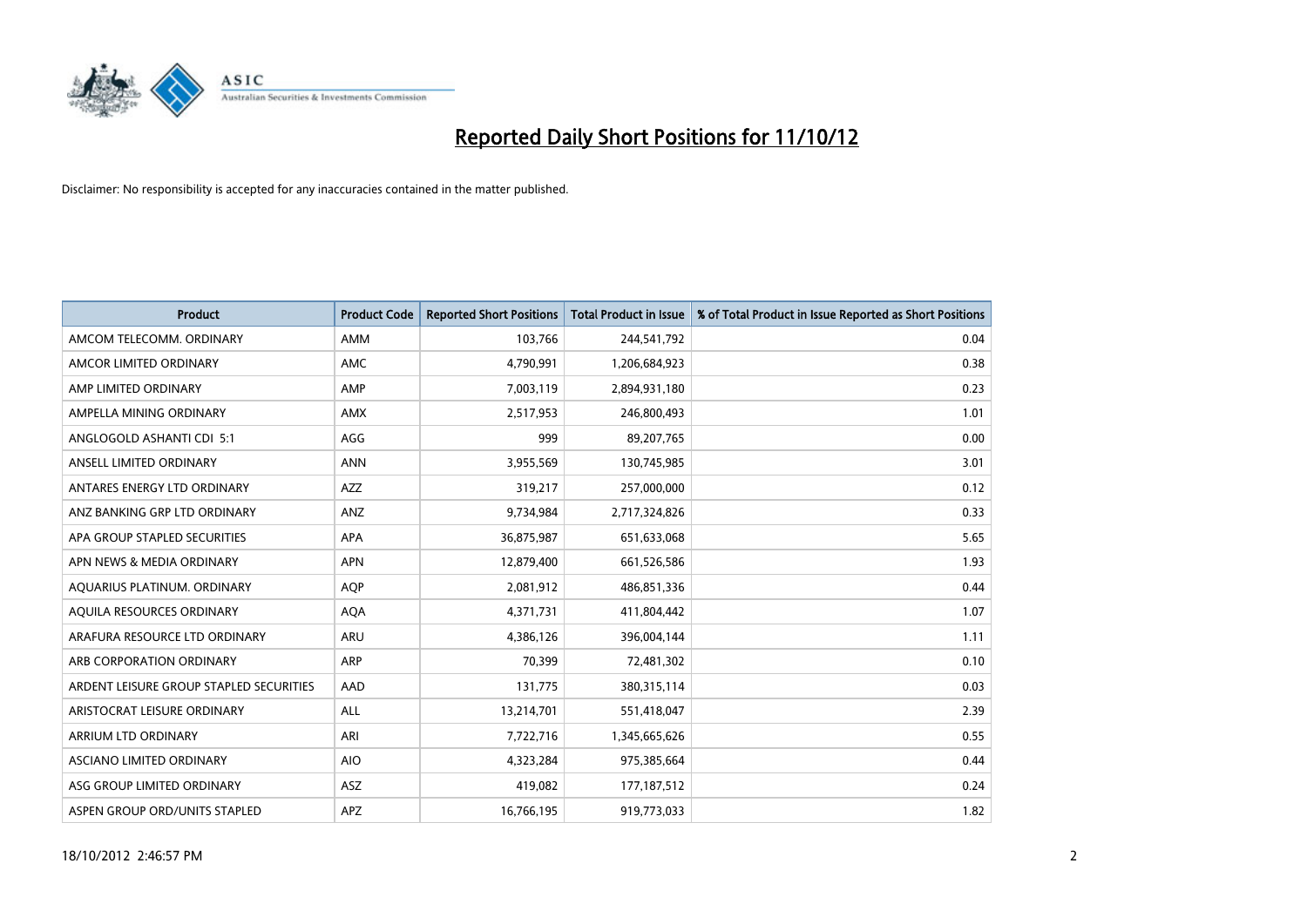

| <b>Product</b>                          | <b>Product Code</b> | <b>Reported Short Positions</b> | <b>Total Product in Issue</b> | % of Total Product in Issue Reported as Short Positions |
|-----------------------------------------|---------------------|---------------------------------|-------------------------------|---------------------------------------------------------|
| ASPIRE MINING LTD ORDINARY              | <b>AKM</b>          | 270,265                         | 620,594,556                   | 0.04                                                    |
| ASTRO JAP PROP GROUP STAPLED SECURITIES | AJA                 | 830                             | 58,445,002                    | 0.00                                                    |
| ASX LIMITED ORDINARY                    | <b>ASX</b>          | 3,598,074                       | 175,136,729                   | 2.05                                                    |
| ATLAS IRON LIMITED ORDINARY             | AGO                 | 11,056,735                      | 904,805,993                   | 1.22                                                    |
| <b>AURORA OIL &amp; GAS ORDINARY</b>    | <b>AUT</b>          | 7,245,332                       | 447,885,778                   | 1.60                                                    |
| AUSDRILL LIMITED ORDINARY               | <b>ASL</b>          | 3,627,213                       | 304,697,288                   | 1.18                                                    |
| AUSENCO LIMITED ORDINARY                | AAX                 | 815,230                         | 123,872,665                   | 0.65                                                    |
| <b>AUSTAL LIMITED ORDINARY</b>          | ASB                 | 142,335                         | 190,674,573                   | 0.07                                                    |
| AUSTIN ENGINEERING ORDINARY             | <b>ANG</b>          | 257,654                         | 72,314,403                    | 0.36                                                    |
| AUSTRALAND PROPERTY STAPLED SECURITY    | <b>ALZ</b>          | 370,584                         | 576,846,597                   | 0.06                                                    |
| AUSTRALIAN AGRICULT. ORDINARY           | <b>AAC</b>          | 230,431                         | 312,905,085                   | 0.07                                                    |
| AUSTRALIAN INFRASTR, UNITS/ORDINARY     | <b>AIX</b>          | 3,078,290                       | 620,733,944                   | 0.51                                                    |
| AUSTRALIAN PHARM. ORDINARY              | API                 | 206,744                         | 488,115,883                   | 0.05                                                    |
| AVIENNINGS LIMITED ORDINARY             | AVI                 | 175,001                         | 274,588,694                   | 0.06                                                    |
| AWE LIMITED ORDINARY                    | <b>AWE</b>          | 2,304,004                       | 521,871,941                   | 0.44                                                    |
| AZIMUTH RES LTD ORDINARY                | <b>AZH</b>          | 901,862                         | 419,564,886                   | 0.22                                                    |
| BANDANNA ENERGY ORDINARY                | <b>BND</b>          | 4,055,403                       | 528,481,199                   | 0.77                                                    |
| BANK OF QUEENSLAND. ORDINARY            | <b>BOQ</b>          | 8,537,953                       | 308,797,224                   | 2.75                                                    |
| <b>BANNERMAN RESOURCES ORDINARY</b>     | <b>BMN</b>          | 10,000                          | 302,069,772                   | 0.00                                                    |
| <b>BASE RES LIMITED ORDINARY</b>        | <b>BSE</b>          | 55,000                          | 460,440,029                   | 0.01                                                    |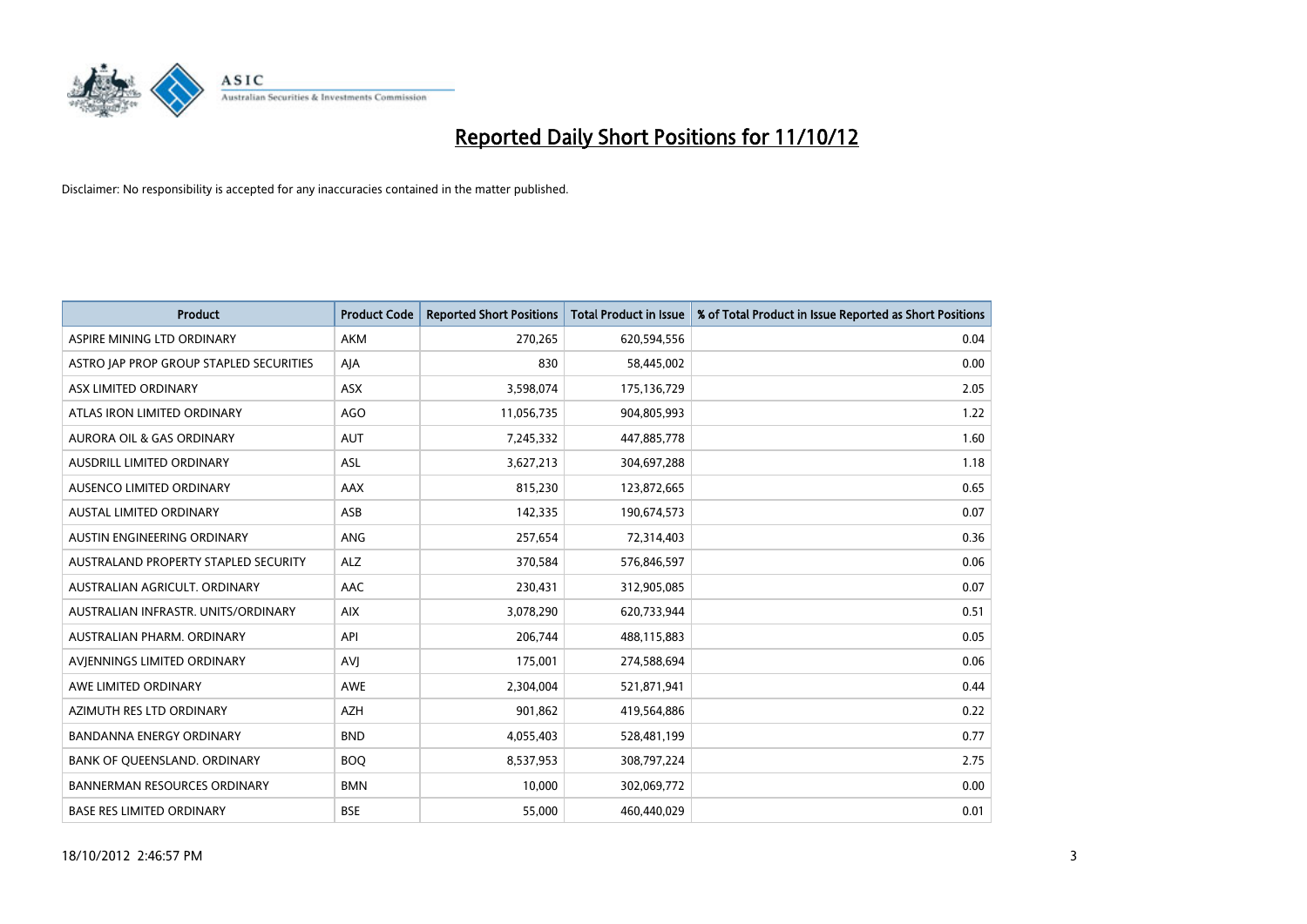

| <b>Product</b>                       | <b>Product Code</b> | <b>Reported Short Positions</b> | Total Product in Issue | % of Total Product in Issue Reported as Short Positions |
|--------------------------------------|---------------------|---------------------------------|------------------------|---------------------------------------------------------|
| <b>BATHURST RESOURCES ORDINARY</b>   | <b>BTU</b>          | 40,144,120                      | 696,747,997            | 5.75                                                    |
| BC IRON LIMITED ORDINARY             | <b>BCI</b>          | 160,040                         | 103,861,000            | 0.15                                                    |
| <b>BEACH ENERGY LIMITED ORDINARY</b> | <b>BPT</b>          | 18,105,215                      | 1,262,940,447          | 1.43                                                    |
| BEADELL RESOURCE LTD ORDINARY        | <b>BDR</b>          | 8,010,882                       | 724,704,752            | 1.10                                                    |
| BENDIGO AND ADELAIDE ORDINARY        | <b>BEN</b>          | 9,167,811                       | 402,272,536            | 2.27                                                    |
| BERKELEY RESOURCES ORDINARY          | <b>BKY</b>          | 22,997                          | 179,393,273            | 0.01                                                    |
| <b>BHP BILLITON LIMITED ORDINARY</b> | <b>BHP</b>          | 7,213,520                       | 3,211,691,105          | 0.20                                                    |
| <b>BILLABONG ORDINARY</b>            | <b>BBG</b>          | 5,707,882                       | 478,944,292            | 1.18                                                    |
| <b>BIOTA HOLDINGS ORDINARY</b>       | <b>BTA</b>          | 1,158,229                       | 182,763,651            | 0.63                                                    |
| <b>BLACKTHORN RESOURCES ORDINARY</b> | <b>BTR</b>          | 174,500                         | 164,285,950            | 0.10                                                    |
| <b>BLUESCOPE STEEL LTD ORDINARY</b>  | <b>BSL</b>          | 21,172,435                      | 3,349,185,247          | 0.63                                                    |
| <b>BOART LONGYEAR ORDINARY</b>       | <b>BLY</b>          | 5,283,924                       | 461,163,412            | 1.13                                                    |
| <b>BORAL LIMITED, ORDINARY</b>       | <b>BLD</b>          | 42,218,619                      | 766,235,816            | 5.51                                                    |
| <b>BRADKEN LIMITED ORDINARY</b>      | <b>BKN</b>          | 4,525,784                       | 169,240,662            | 2.69                                                    |
| <b>BRAMBLES LIMITED ORDINARY</b>     | <b>BXB</b>          | 6,735,617                       | 1,555,208,275          | 0.41                                                    |
| BREVILLE GROUP LTD ORDINARY          | <b>BRG</b>          | 70,587                          | 130,095,322            | 0.05                                                    |
| <b>BRICKWORKS LIMITED ORDINARY</b>   | <b>BKW</b>          | 75,101                          | 147,818,132            | 0.05                                                    |
| BT INVESTMENT MNGMNT ORDINARY        | <b>BTT</b>          | 383,322                         | 267,906,977            | 0.14                                                    |
| <b>BUCCANEER ENERGY LTD ORDINARY</b> | <b>BCC</b>          | 2,740,000                       | 1,321,445,371          | 0.21                                                    |
| <b>BURU ENERGY ORDINARY</b>          | <b>BRU</b>          | 11,455,853                      | 265,577,599            | 4.31                                                    |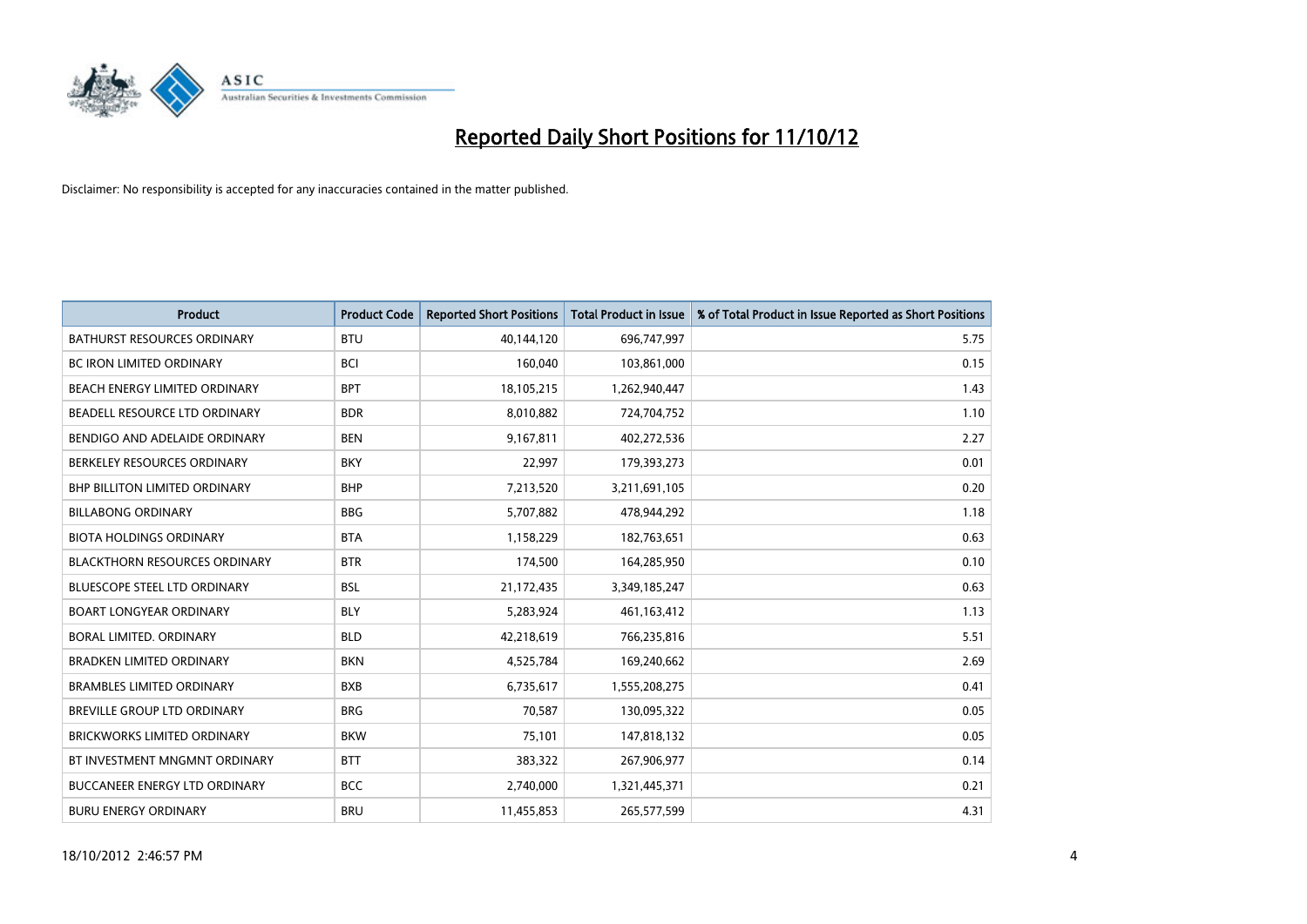

| <b>Product</b>                          | <b>Product Code</b> | <b>Reported Short Positions</b> | <b>Total Product in Issue</b> | % of Total Product in Issue Reported as Short Positions |
|-----------------------------------------|---------------------|---------------------------------|-------------------------------|---------------------------------------------------------|
| <b>BWP TRUST ORDINARY UNITS</b>         | <b>BWP</b>          | 4,567,235                       | 533,645,790                   | 0.86                                                    |
| CABCHARGE AUSTRALIA ORDINARY            | CAB                 | 4,600,818                       | 120,430,683                   | 3.83                                                    |
| <b>CALIBRE GROUP LTD ORDINARY</b>       | <b>CGH</b>          | 252,799                         | 293,192,506                   | 0.09                                                    |
| CALTEX AUSTRALIA ORDINARY               | <b>CTX</b>          | 3,314,446                       | 270,000,000                   | 1.22                                                    |
| CAPE LAMBERT RES LTD ORDINARY           | <b>CFE</b>          | 411,217                         | 689,108,792                   | 0.06                                                    |
| CARABELLA RES LTD ORDINARY              | <b>CLR</b>          | 89,405                          | 133,642,797                   | 0.07                                                    |
| <b>CARBON ENERGY ORDINARY</b>           | <b>CNX</b>          | 4.533                           | 776,306,566                   | 0.00                                                    |
| CARDNO LIMITED ORDINARY                 | CDD                 | 2,840,187                       | 138,578,044                   | 2.05                                                    |
| CARNARVON PETROLEUM ORDINARY            | <b>CVN</b>          | 1,613,929                       | 694,644,634                   | 0.23                                                    |
| CARSALES.COM LTD ORDINARY               | <b>CRZ</b>          | 7,680,337                       | 235,089,159                   | 3.27                                                    |
| CENTRAL PETROLEUM ORDINARY              | <b>CTP</b>          | 592,234                         | 1,384,476,265                 | 0.04                                                    |
| CENTRO RETAIL AUST ORD/UNIT STAPLED SEC | <b>CRF</b>          | 17,287,985                      | 1,427,391,696                 | 1.21                                                    |
| <b>CERAMIC FUEL CELLS ORDINARY</b>      | <b>CFU</b>          | 275                             | 1,558,731,320                 | 0.00                                                    |
| CFS RETAIL TRUST GRP STAPLED SECURITIES | <b>CFX</b>          | 32,948,331                      | 2,828,495,659                 | 1.16                                                    |
| CHALLENGER DIV.PRO. STAPLED UNITS       | <b>CDI</b>          | 19,082                          | 214,101,013                   | 0.01                                                    |
| CHALLENGER INFRAST. STAPLED UNITS       | <b>CIF</b>          | 862,092                         | 316,223,785                   | 0.27                                                    |
| <b>CHALLENGER LIMITED ORDINARY</b>      | <b>CGF</b>          | 5,000,718                       | 544,652,710                   | 0.91                                                    |
| CHARTER HALL GROUP STAPLED US PROHIBIT. | <b>CHC</b>          | 394,072                         | 298,684,347                   | 0.12                                                    |
| <b>CHARTER HALL RETAIL UNITS</b>        | <b>COR</b>          | 1,453,876                       | 299,628,571                   | 0.48                                                    |
| <b>CHORUS LIMITED ORDINARY</b>          | <b>CNU</b>          | 921,012                         | 385,082,123                   | 0.24                                                    |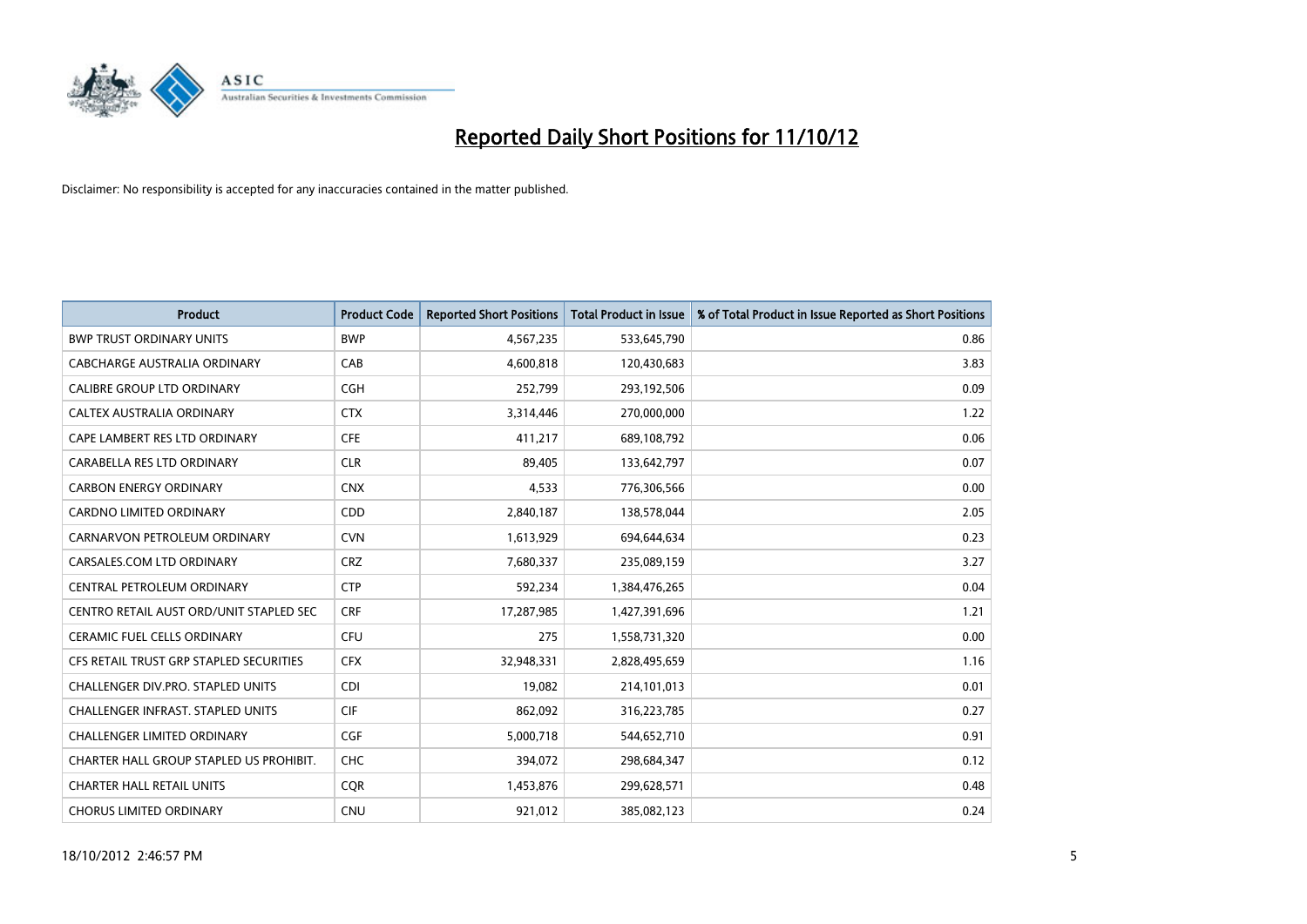

| <b>Product</b>                          | <b>Product Code</b> | <b>Reported Short Positions</b> | Total Product in Issue | % of Total Product in Issue Reported as Short Positions |
|-----------------------------------------|---------------------|---------------------------------|------------------------|---------------------------------------------------------|
| <b>CLOUGH LIMITED ORDINARY</b>          | <b>CLO</b>          | 100,341                         | 773,989,006            | 0.01                                                    |
| <b>CNPR GRP UNITS/ORD STAPLED</b>       | <b>CNP</b>          | 2,537                           | 972,414,514            | 0.00                                                    |
| <b>COAL OF AFRICA LTD ORDINARY</b>      | <b>CZA</b>          | 90,137                          | 800,951,034            | 0.01                                                    |
| COALSPUR MINES LTD ORDINARY             | <b>CPL</b>          | 13,067,531                      | 620,729,899            | 2.13                                                    |
| <b>COBAR CONSOLIDATED ORDINARY</b>      | CCU                 | 20.000                          | 230,908,871            | 0.01                                                    |
| COCA-COLA AMATIL ORDINARY               | <b>CCL</b>          | 3,030,338                       | 762,133,414            | 0.36                                                    |
| <b>COCHLEAR LIMITED ORDINARY</b>        | <b>COH</b>          | 4,204,754                       | 56,972,605             | 7.37                                                    |
| <b>COCKATOO COAL ORDINARY</b>           | <b>COK</b>          | 13,812,040                      | 1,016,746,908          | 1.36                                                    |
| COLLINS FOODS LTD ORDINARY              | <b>CKF</b>          | 23,670                          | 93,000,003             | 0.03                                                    |
| COMMONWEALTH BANK, ORDINARY             | <b>CBA</b>          | 14,388,040                      | 1,592,154,780          | 0.89                                                    |
| COMMONWEALTH PROP ORDINARY UNITS        | <b>CPA</b>          | 13,307,417                      | 2,347,003,413          | 0.58                                                    |
| <b>COMPASS RESOURCES ORDINARY</b>       | <b>CMR</b>          | 7,472                           | 1,403,744,100          | 0.00                                                    |
| <b>COMPUTERSHARE LTD ORDINARY</b>       | <b>CPU</b>          | 5,559,974                       | 555,664,059            | 1.01                                                    |
| CONSOLIDATED MEDIA, ORDINARY            | <b>CMI</b>          | 354,113                         | 561,834,996            | 0.06                                                    |
| CONTINENTAL COAL LTD ORDINARY           | <b>CCC</b>          | 983                             | 445,894,046            | 0.00                                                    |
| COOPER ENERGY LTD ORDINARY              | <b>COE</b>          | 523,140                         | 328,694,257            | 0.15                                                    |
| <b>CREDIT CORP GROUP ORDINARY</b>       | <b>CCP</b>          | 35,512                          | 45,932,899             | 0.08                                                    |
| <b>CROMWELL PROP STAPLED SECURITIES</b> | <b>CMW</b>          | 4,029                           | 1,222,114,479          | 0.00                                                    |
| <b>CROWN LIMITED ORDINARY</b>           | <b>CWN</b>          | 7,238,613                       | 728,394,185            | 0.98                                                    |
| <b>CSG LIMITED ORDINARY</b>             | CSV                 | 779.305                         | 282,567,499            | 0.27                                                    |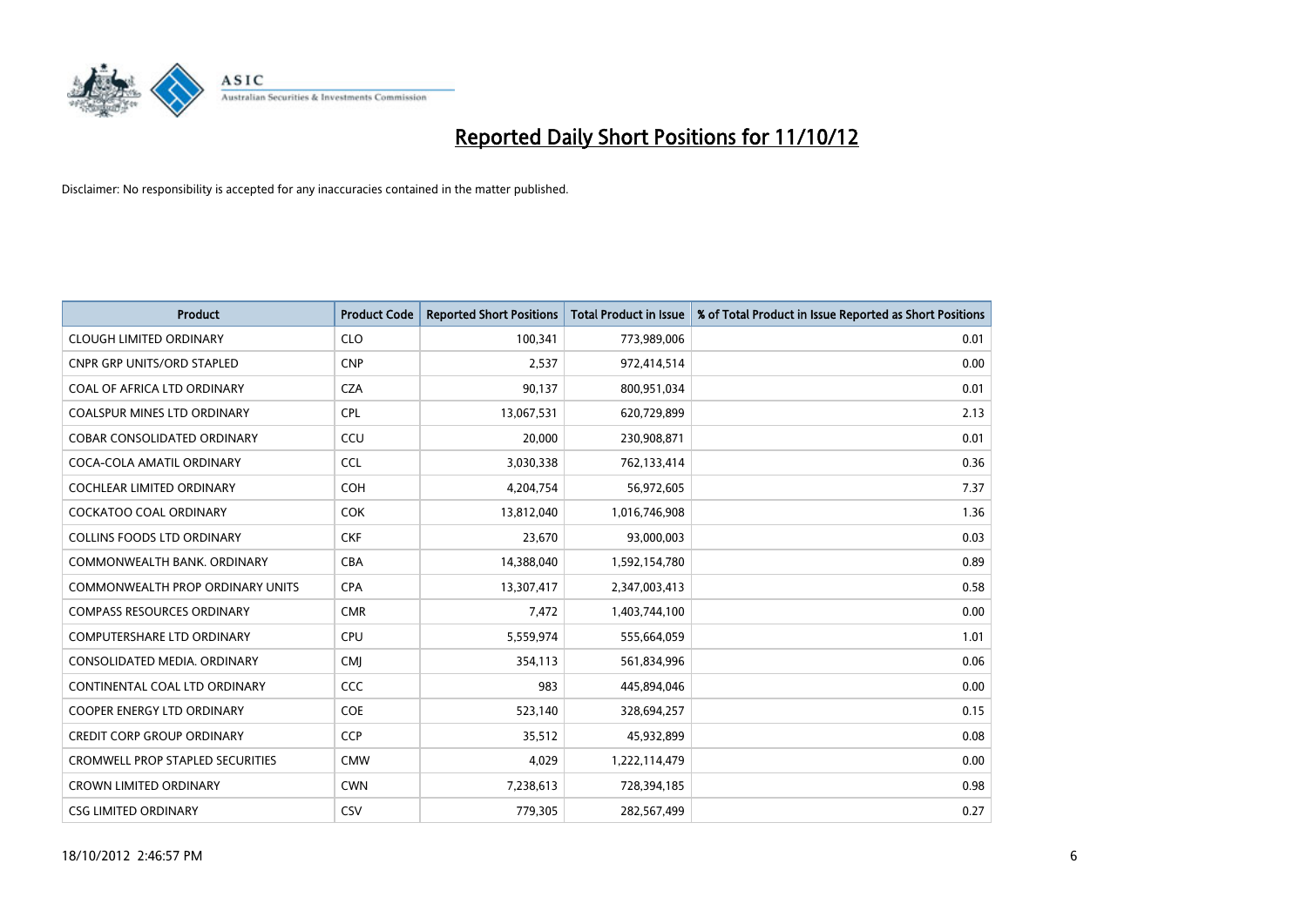

| <b>Product</b>                      | <b>Product Code</b> | <b>Reported Short Positions</b> | <b>Total Product in Issue</b> | % of Total Product in Issue Reported as Short Positions |
|-------------------------------------|---------------------|---------------------------------|-------------------------------|---------------------------------------------------------|
| <b>CSL LIMITED ORDINARY</b>         | <b>CSL</b>          | 2,877,004                       | 502,463,783                   | 0.55                                                    |
| <b>CSR LIMITED ORDINARY</b>         | <b>CSR</b>          | 39,134,627                      | 506,000,315                   | 7.71                                                    |
| <b>CUDECO LIMITED ORDINARY</b>      | CDU                 | 3,684,329                       | 188,343,961                   | 1.96                                                    |
| <b>CUE ENERGY RESOURCE ORDINARY</b> | <b>CUE</b>          | 24,777                          | 698,119,720                   | 0.00                                                    |
| DART ENERGY LTD ORDINARY            | <b>DTE</b>          | 16,259,610                      | 812,740,406                   | 1.99                                                    |
| DATA#3 LIMITED ORDINARY             | <b>DTL</b>          | 50,010                          | 153,974,950                   | 0.03                                                    |
| DAVID JONES LIMITED ORDINARY        | <b>DIS</b>          | 47,952,889                      | 528,655,600                   | 9.05                                                    |
| DECMIL GROUP LIMITED ORDINARY       | <b>DCG</b>          | 813,836                         | 167,567,757                   | 0.49                                                    |
| DEXUS PROPERTY GROUP STAPLED UNITS  | <b>DXS</b>          | 10,020,713                      | 4,839,024,176                 | 0.19                                                    |
| DISCOVERY METALS LTD ORDINARY       | <b>DML</b>          | 8,127,472                       | 484,771,941                   | 1.68                                                    |
| DOMINO PIZZA ENTERPR ORDINARY       | <b>DMP</b>          | 32,845                          | 70,092,674                    | 0.04                                                    |
| DOWNER EDI LIMITED ORDINARY         | <b>DOW</b>          | 9,977,417                       | 429,100,296                   | 2.32                                                    |
| DRILLSEARCH ENERGY ORDINARY         | <b>DLS</b>          | 2,042,078                       | 386,468,803                   | 0.52                                                    |
| DUET GROUP STAPLED US PROHIBIT.     | <b>DUE</b>          | 6,792,507                       | 1,116,638,606                 | 0.60                                                    |
| DULUXGROUP LIMITED ORDINARY         | <b>DLX</b>          | 10,073,423                      | 368,984,902                   | 2.75                                                    |
| ECHO ENTERTAINMENT ORDINARY         | EGP                 | 12,070,995                      | 825,672,730                   | 1.44                                                    |
| <b>ELDERS LIMITED ORDINARY</b>      | <b>ELD</b>          | 2,415,118                       | 448,598,480                   | 0.54                                                    |
| ELEMENTAL MINERALS ORDINARY         | <b>ELM</b>          | 85,650                          | 243,614,280                   | 0.03                                                    |
| <b>EMECO HOLDINGS ORDINARY</b>      | <b>EHL</b>          | 4,710,256                       | 631,237,586                   | 0.73                                                    |
| <b>ENDEAVOUR MIN CORP CDI 1:1</b>   | <b>EVR</b>          | 209.231                         | 124,063,901                   | 0.17                                                    |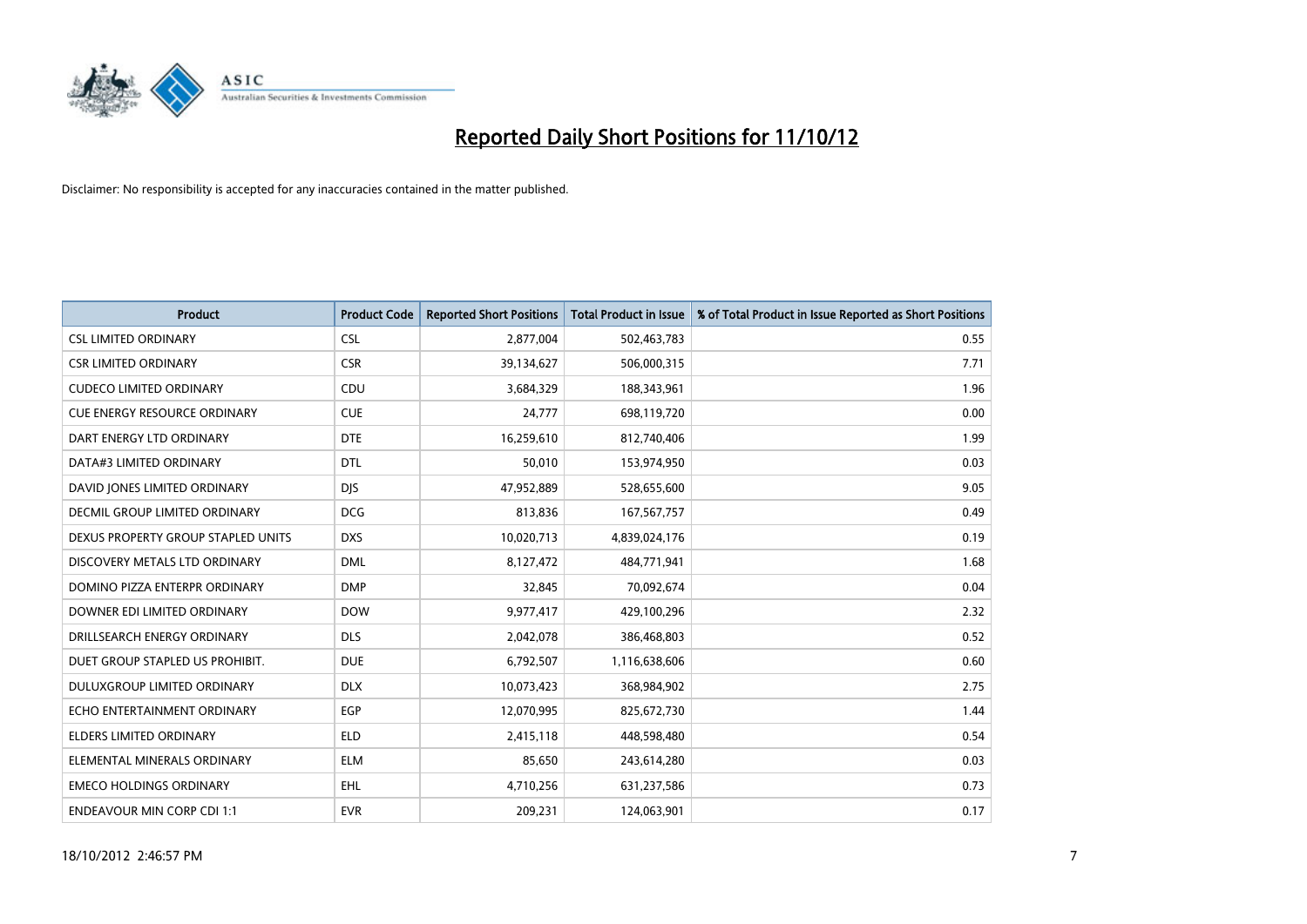

| <b>Product</b>                        | <b>Product Code</b> | <b>Reported Short Positions</b> | <b>Total Product in Issue</b> | % of Total Product in Issue Reported as Short Positions |
|---------------------------------------|---------------------|---------------------------------|-------------------------------|---------------------------------------------------------|
| <b>ENERGY RESOURCES ORDINARY 'A'</b>  | ERA                 | 6,911,087                       | 517,725,062                   | 1.34                                                    |
| <b>ENERGY WORLD CORPOR, ORDINARY</b>  | <b>EWC</b>          | 20,090,721                      | 1,734,166,672                 | 1.16                                                    |
| <b>ENVESTRA LIMITED ORDINARY</b>      | <b>ENV</b>          | 16,615,143                      | 1,572,392,111                 | 1.04                                                    |
| EQUATORIAL RES LTD ORDINARY           | <b>EQX</b>          | 118,670                         | 117,235,353                   | 0.10                                                    |
| EVOLUTION MINING LTD ORDINARY         | <b>EVN</b>          | 1,325,218                       | 707,605,713                   | 0.17                                                    |
| FAIRFAX MEDIA LTD ORDINARY            | <b>FXJ</b>          | 321, 171, 378                   | 2,351,955,725                 | 13.64                                                   |
| <b>FAR LTD ORDINARY</b>               | <b>FAR</b>          | 21,000,000                      | 2,499,846,742                 | 0.84                                                    |
| FISHER & PAYKEL H. ORDINARY           | <b>FPH</b>          | 34,877                          | 538,087,084                   | 0.01                                                    |
| FKP PROPERTY GROUP STAPLED SECURITIES | <b>FKP</b>          | 73,212,059                      | 2,251,016,386                 | 3.26                                                    |
| FLEETWOOD CORP ORDINARY               | <b>FWD</b>          | 1,354,282                       | 59,781,187                    | 2.26                                                    |
| FLETCHER BUILDING ORDINARY            | <b>FBU</b>          | 7,347,554                       | 682,866,936                   | 1.08                                                    |
| <b>FLEXIGROUP LIMITED ORDINARY</b>    | <b>FXL</b>          | 176,647                         | 286,986,003                   | 0.06                                                    |
| <b>FLIGHT CENTRE ORDINARY</b>         | <b>FLT</b>          | 12,051,034                      | 100,149,257                   | 12.03                                                   |
| FLINDERS MINES LTD ORDINARY           | <b>FMS</b>          | 813.108                         | 1,821,300,404                 | 0.04                                                    |
| FORGE GROUP LIMITED ORDINARY          | FGE                 | 511,262                         | 86,169,014                    | 0.60                                                    |
| FORTESCUE METALS GRP ORDINARY         | <b>FMG</b>          | 168,333,827                     | 3,113,798,659                 | 5.37                                                    |
| <b>G.U.D. HOLDINGS ORDINARY</b>       | <b>GUD</b>          | 1,229,670                       | 71,341,319                    | 1.71                                                    |
| <b>G8 EDUCATION LIMITED ORDINARY</b>  | GEM                 | 48,832                          | 236,093,926                   | 0.02                                                    |
| <b>GALAXY RESOURCES ORDINARY</b>      | GXY                 | 2,734,893                       | 506,359,341                   | 0.52                                                    |
| <b>GENETIC TECHNOLOGIES ORDINARY</b>  | <b>GTG</b>          | 1,364,100                       | 464,771,819                   | 0.29                                                    |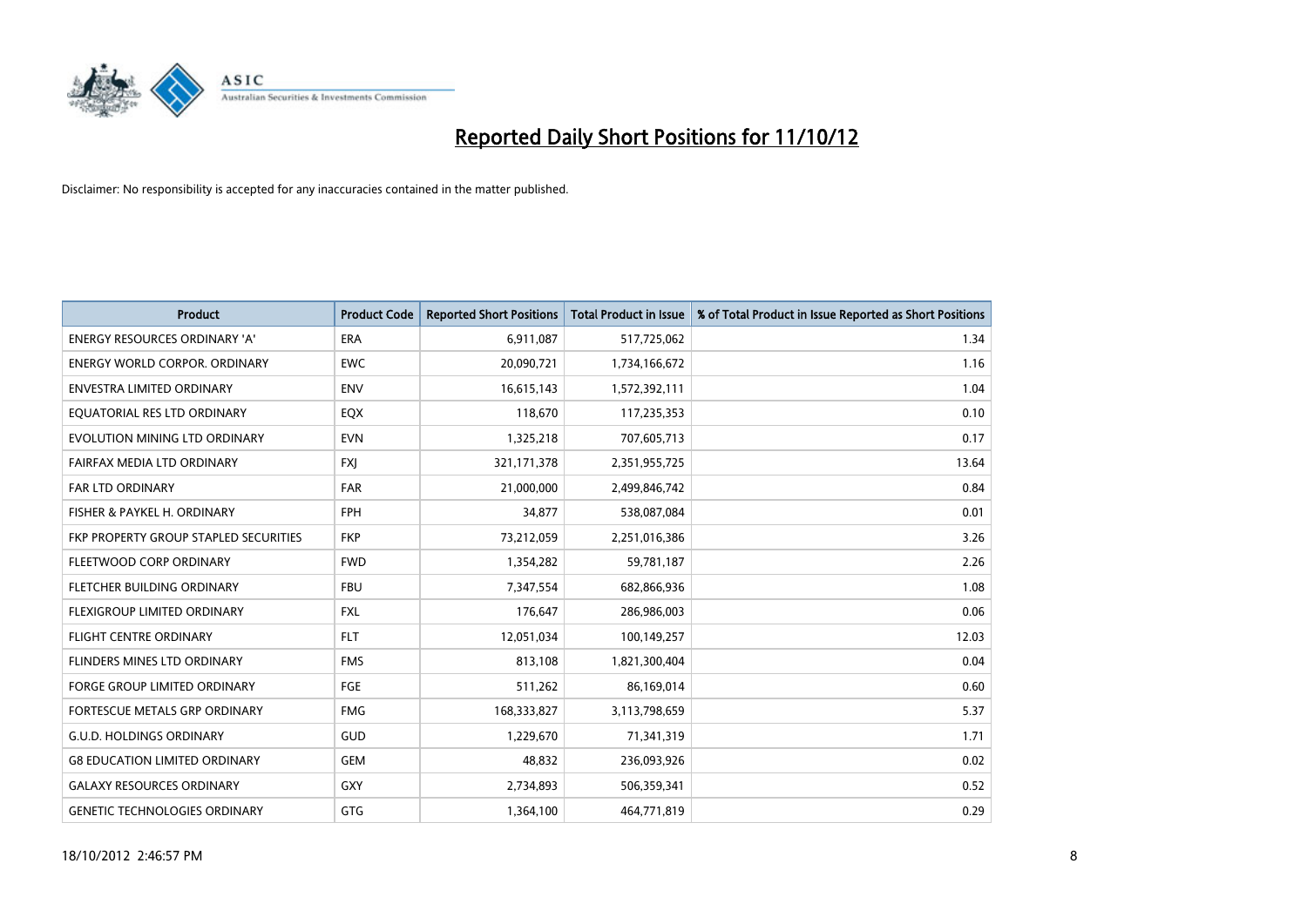

| <b>Product</b>                            | <b>Product Code</b> | <b>Reported Short Positions</b> | <b>Total Product in Issue</b> | % of Total Product in Issue Reported as Short Positions |
|-------------------------------------------|---------------------|---------------------------------|-------------------------------|---------------------------------------------------------|
| <b>GEODYNAMICS LIMITED ORDINARY</b>       | GDY                 | 850                             | 406,452,608                   | 0.00                                                    |
| <b>GINDALBIE METALS LTD ORDINARY</b>      | <b>GBG</b>          | 55,716,798                      | 1,247,487,454                 | 4.46                                                    |
| <b>GOODMAN FIELDER, ORDINARY</b>          | GFF                 | 26,552,039                      | 1,955,559,207                 | 1.35                                                    |
| <b>GOODMAN GROUP STAPLED US PROHIBIT.</b> | <b>GMG</b>          | 10,193,325                      | 1,607,517,309                 | 0.61                                                    |
| <b>GPT GROUP STAPLED SEC.</b>             | <b>GPT</b>          | 6,257,290                       | 1,766,785,075                 | 0.34                                                    |
| <b>GRAINCORP LIMITED A CLASS ORDINARY</b> | <b>GNC</b>          | 2,454,641                       | 228,241,481                   | 1.08                                                    |
| <b>GRANGE RESOURCES, ORDINARY</b>         | <b>GRR</b>          | 1,493,904                       | 1,155,487,102                 | 0.12                                                    |
| <b>GREENLAND MIN EN LTD ORDINARY</b>      | GGG                 | 3,428,287                       | 457,171,822                   | 0.74                                                    |
| <b>GRYPHON MINERALS LTD ORDINARY</b>      | GRY                 | 16,794,751                      | 348,264,983                   | 4.81                                                    |
| <b>GUILDFORD COAL LTD ORDINARY</b>        | <b>GUF</b>          | 2,251,682                       | 521,046,899                   | 0.42                                                    |
| <b>GUIARAT NRE COAL LTD ORDINARY</b>      | <b>GNM</b>          | 8,100                           | 1,123,137,858                 | 0.00                                                    |
| <b>GUNNS LIMITED ORDINARY</b>             | <b>GNS</b>          | 50,408,201                      | 848,401,559                   | 5.93                                                    |
| <b>GWA GROUP LTD ORDINARY</b>             | <b>GWA</b>          | 9,369,174                       | 302,005,514                   | 3.11                                                    |
| <b>HARVEY NORMAN ORDINARY</b>             | <b>HVN</b>          | 85,529,499                      | 1,062,316,784                 | 8.02                                                    |
| HASTIE GROUP LIMITED ORDINARY             | <b>HST</b>          | 233,914                         | 137,353,504                   | 0.17                                                    |
| HASTINGS DIVERSIFIED STAPLED SECURITY     | <b>HDF</b>          | 7,496,633                       | 530,001,072                   | 1.41                                                    |
| <b>HENDERSON GROUP CDI 1:1</b>            | <b>HGG</b>          | 6,015,076                       | 706,654,885                   | 0.85                                                    |
| HEA HOLDINGS LIMITED ORDINARY             | <b>HFA</b>          | 3,809                           | 117,332,831                   | 0.00                                                    |
| HILLGROVE RES LTD ORDINARY                | <b>HGO</b>          | 2,662,359                       | 1,022,760,221                 | 0.26                                                    |
| HILLS HOLDINGS LTD ORDINARY               | <b>HIL</b>          | 2,579,120                       | 246,500,444                   | 1.04                                                    |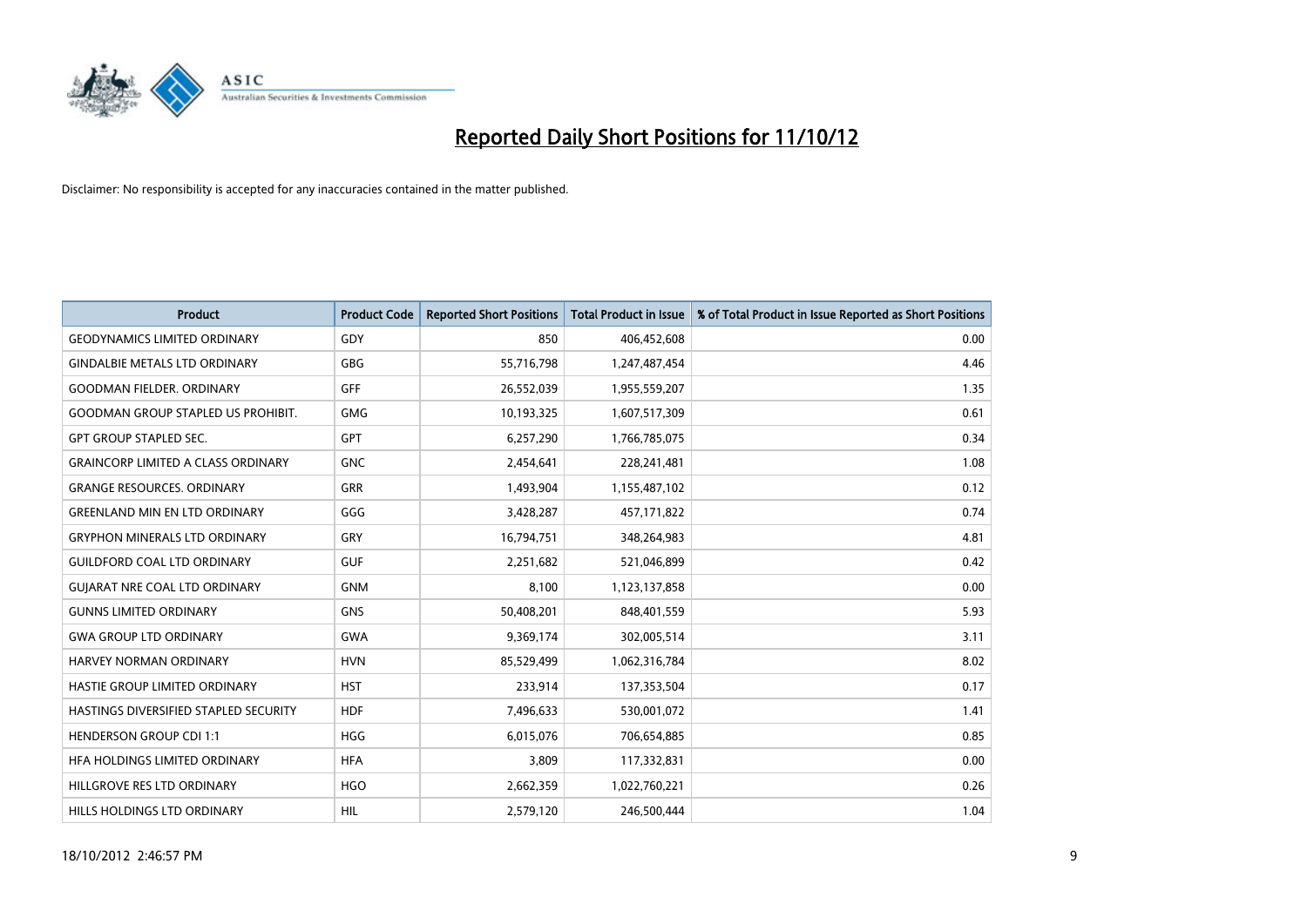

| <b>Product</b>                                  | <b>Product Code</b> | <b>Reported Short Positions</b> | <b>Total Product in Issue</b> | % of Total Product in Issue Reported as Short Positions |
|-------------------------------------------------|---------------------|---------------------------------|-------------------------------|---------------------------------------------------------|
| HORIZON OIL LIMITED ORDINARY                    | <b>HZN</b>          | 28,016,742                      | 1,130,811,515                 | 2.47                                                    |
| ICON ENERGY LIMITED ORDINARY                    | <b>ICN</b>          | 72                              | 469,301,394                   | 0.00                                                    |
| <b>ILUKA RESOURCES ORDINARY</b>                 | ILU                 | 40,988,703                      | 418,700,517                   | 9.77                                                    |
| <b>IMDEX LIMITED ORDINARY</b>                   | <b>IMD</b>          | 1,657,622                       | 208,235,426                   | 0.78                                                    |
| <b>INCITEC PIVOT ORDINARY</b>                   | <b>IPL</b>          | 6,646,214                       | 1,628,730,107                 | 0.40                                                    |
| <b>INDEPENDENCE GROUP ORDINARY</b>              | <b>IGO</b>          | 10,208,618                      | 232,882,535                   | 4.38                                                    |
| <b>INDOPHIL RESOURCES ORDINARY</b>              | <b>IRN</b>          | 868,758                         | 1,203,146,194                 | 0.07                                                    |
| INDUSTREA LIMITED ORDINARY                      | <b>IDL</b>          | 8,788,239                       | 370,268,218                   | 2.37                                                    |
| INFIGEN ENERGY STAPLED SECURITIES               | <b>IFN</b>          | 3,285,219                       | 762,265,972                   | 0.43                                                    |
| <b>INSURANCE AUSTRALIA ORDINARY</b>             | IAG                 | 4,588,027                       | 2,079,034,021                 | 0.22                                                    |
| INTEGRA MINING LTD. ORDINARY                    | <b>IGR</b>          | 953,389                         | 934,440,899                   | 0.09                                                    |
| <b>INTREPID MINES ORDINARY</b>                  | <b>IAU</b>          | 5,669,942                       | 553,751,671                   | 1.02                                                    |
| <b>INVESTA OFFICE FUND STAPLED SECURITIES</b>   | <b>IOF</b>          | 1,657,921                       | 614,047,458                   | 0.27                                                    |
| <b>INVOCARE LIMITED ORDINARY</b>                | <b>IVC</b>          | 2,652,474                       | 110,030,298                   | 2.40                                                    |
| <b>ION LIMITED ORDINARY</b>                     | <b>ION</b>          | 164,453                         | 256,365,105                   | 0.06                                                    |
| <b>IOOF HOLDINGS LTD ORDINARY</b>               | <b>IFL</b>          | 2,223,848                       | 229,794,395                   | 0.96                                                    |
| <b>IRESS LIMITED ORDINARY</b>                   | <b>IRE</b>          | 2,528,600                       | 128,620,231                   | 1.99                                                    |
| ISHARES MSCI AUS 200 ISHARES MSCI AUS 200       | IOZ                 | 9,769                           | 6,006,227                     | 0.16                                                    |
| <b>IVANHOE AUSTRALIA ORDINARY</b>               | <b>IVA</b>          | 2,025,589                       | 555,583,643                   | 0.35                                                    |
| <b>IAMES HARDIE INDUST CHESS DEPOSITARY INT</b> | <b>IHX</b>          | 8,734,682                       | 439,580,130                   | 2.01                                                    |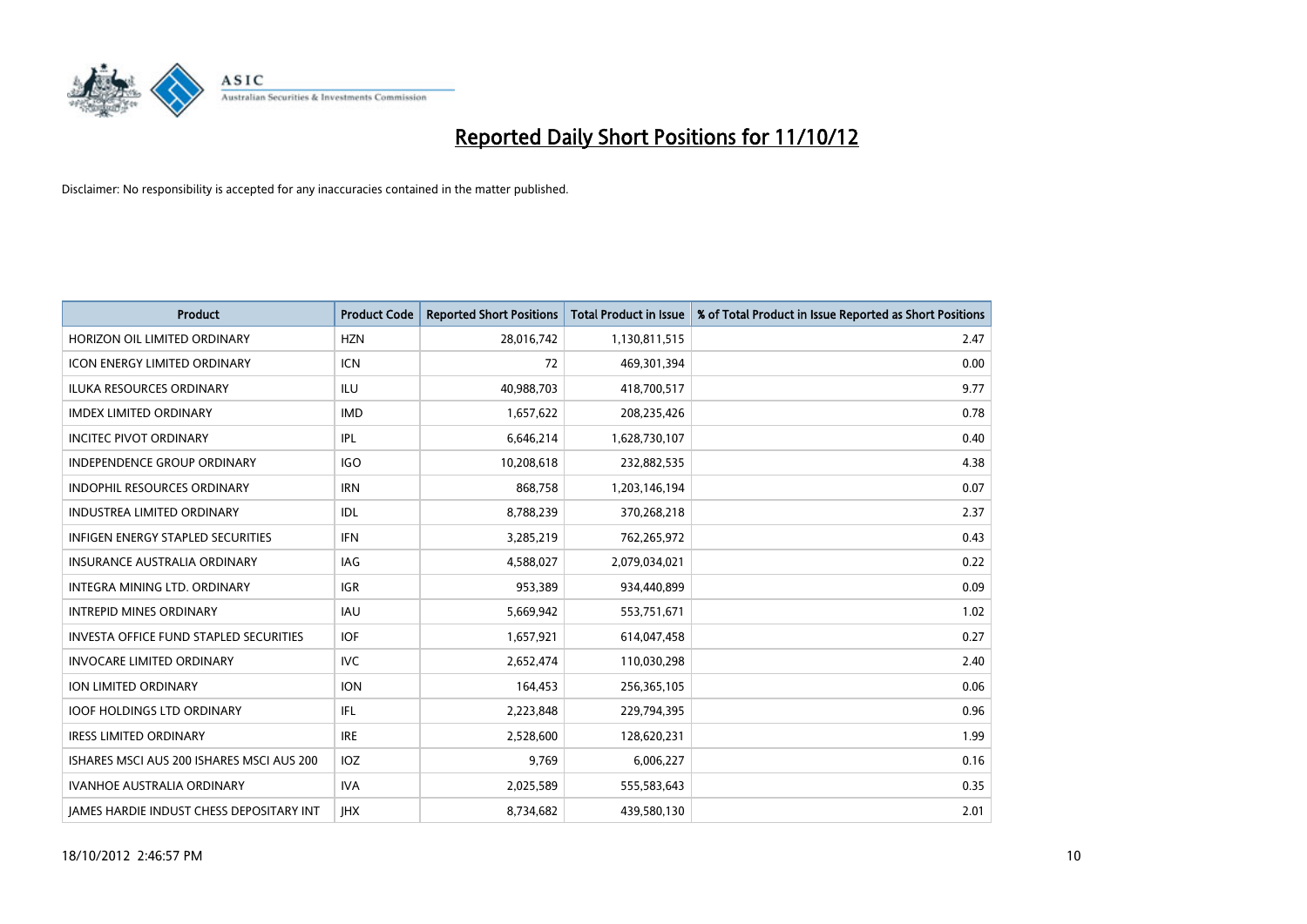

| <b>Product</b>                        | <b>Product Code</b> | <b>Reported Short Positions</b> | <b>Total Product in Issue</b> | % of Total Product in Issue Reported as Short Positions |
|---------------------------------------|---------------------|---------------------------------|-------------------------------|---------------------------------------------------------|
| <b>IB HI-FI LIMITED ORDINARY</b>      | <b>IBH</b>          | 21,047,269                      | 98,850,643                    | 21.29                                                   |
| KAGARA LTD ORDINARY                   | <b>KZL</b>          | 2,998,255                       | 798,953,117                   | 0.36                                                    |
| KANGAROO RES LTD ORDINARY             | <b>KRL</b>          | 243,775                         | 3,434,430,012                 | 0.01                                                    |
| KAROON GAS AUSTRALIA ORDINARY         | <b>KAR</b>          | 1,102,039                       | 221,420,769                   | 0.48                                                    |
| KATHMANDU HOLD LTD ORDINARY           | <b>KMD</b>          | 623,108                         | 200,165,940                   | 0.31                                                    |
| <b>KBL MINING LIMITED ORDINARY</b>    | <b>KBL</b>          | 1,820                           | 292,335,629                   | 0.00                                                    |
| <b>KENTOR GOLD LIMITED ORDINARY</b>   | KGL                 | 275                             | 140,040,563                   | 0.00                                                    |
| KINGSGATE CONSOLID. ORDINARY          | <b>KCN</b>          | 7,108,714                       | 151,744,838                   | 4.67                                                    |
| KINGSROSE MINING LTD ORDINARY         | <b>KRM</b>          | 2,741                           | 289,893,617                   | 0.00                                                    |
| LEIGHTON HOLDINGS ORDINARY            | LEI                 | 12,309,851                      | 337,088,765                   | 3.63                                                    |
| LEND LEASE GROUP UNIT/ORD STAPLED     | <b>LLC</b>          | 5,835,501                       | 574,351,883                   | 1.00                                                    |
| LEYSHON RESOURCES ORDINARY            | LRL                 | 500,000                         | 251,357,212                   | 0.20                                                    |
| LINC ENERGY LTD ORDINARY              | <b>LNC</b>          | 10,061,765                      | 504,487,631                   | 1.98                                                    |
| LIQUEFIED NATURAL ORDINARY            | <b>LNG</b>          | 272,800                         | 267,699,015                   | 0.10                                                    |
| <b>LYNAS CORPORATION ORDINARY</b>     | <b>LYC</b>          | 194,791,957                     | 1,716,159,363                 | 11.35                                                   |
| M2 TELECOMMUNICATION ORDINARY         | <b>MTU</b>          | 4,930,263                       | 156,931,954                   | 3.14                                                    |
| <b>MACA LIMITED ORDINARY</b>          | <b>MLD</b>          | 60,193                          | 150,000,000                   | 0.04                                                    |
| <b>MACMAHON HOLDINGS ORDINARY</b>     | <b>MAH</b>          | 6,270,517                       | 741,316,038                   | 0.83                                                    |
| MACQ ATLAS ROADS GRP ORDINARY STAPLED | <b>MQA</b>          | 3,332,850                       | 478,531,436                   | 0.69                                                    |
| MACQUARIE GROUP LTD ORDINARY          | <b>MOG</b>          | 7,873,947                       | 339,207,464                   | 2.32                                                    |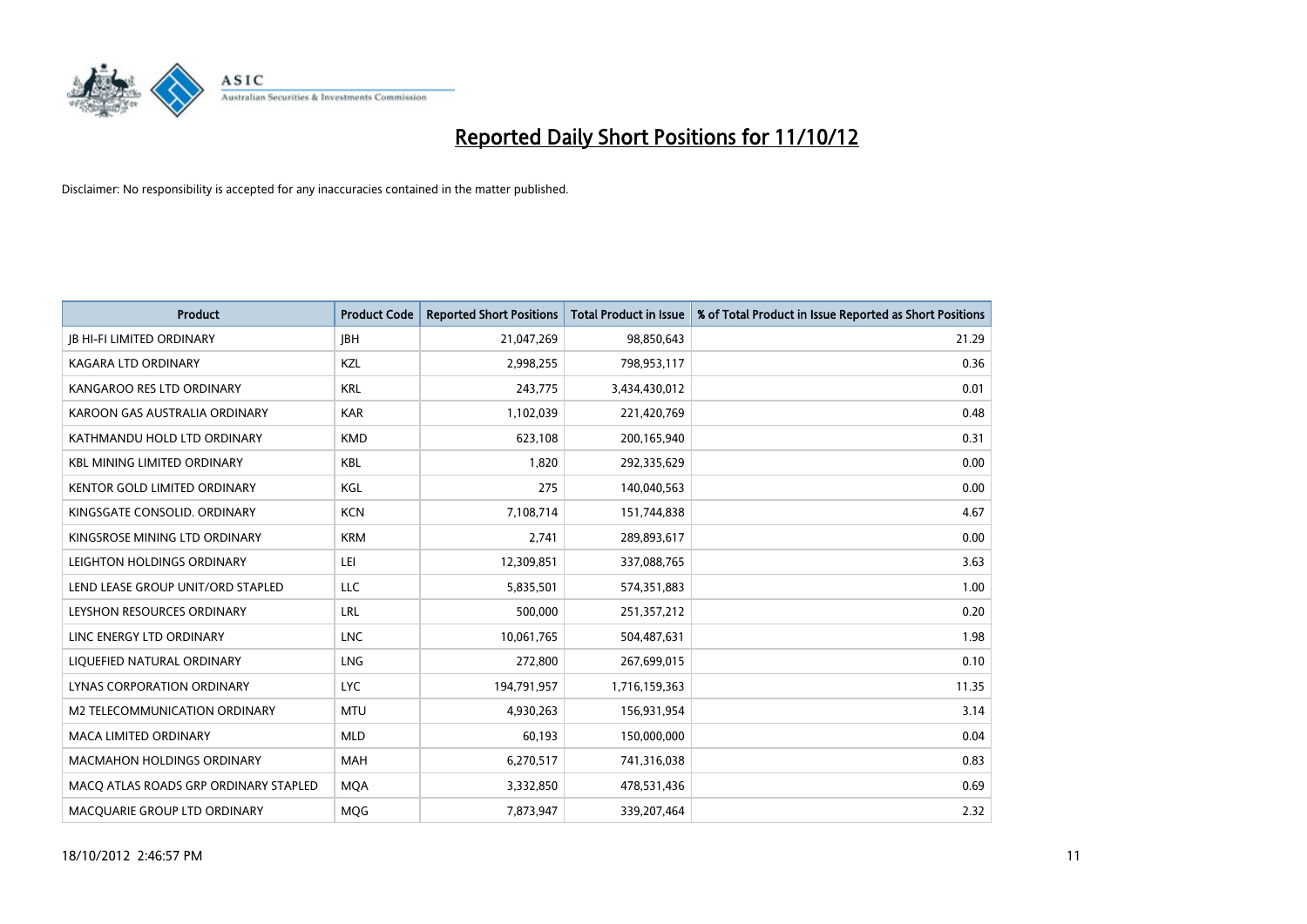

| <b>Product</b>                       | <b>Product Code</b> | <b>Reported Short Positions</b> | <b>Total Product in Issue</b> | % of Total Product in Issue Reported as Short Positions |
|--------------------------------------|---------------------|---------------------------------|-------------------------------|---------------------------------------------------------|
| MAGELLAN FIN GRP LTD ORDINARY        | <b>MFG</b>          | 7.851                           | 152,558,341                   | 0.01                                                    |
| MARENGO MINING ORDINARY              | <b>MGO</b>          | 39,850                          | 1,137,720,551                 | 0.00                                                    |
| <b>MATRIX C &amp; E LTD ORDINARY</b> | <b>MCE</b>          | 1,087,753                       | 94,555,428                    | 1.15                                                    |
| MAVERICK DRILLING ORDINARY           | <b>MAD</b>          | 2,550,762                       | 452,726,751                   | 0.57                                                    |
| MAYNE PHARMA LTD ORDINARY            | <b>MYX</b>          | 282,596                         | 152,153,044                   | 0.19                                                    |
| MCMILLAN SHAKESPEARE ORDINARY        | <b>MMS</b>          | 25,512                          | 74,523,965                    | 0.03                                                    |
| MEDUSA MINING LTD ORDINARY           | <b>MML</b>          | 1,352,121                       | 188,903,911                   | 0.72                                                    |
| MELBOURNE IT LIMITED ORDINARY        | <b>MLB</b>          | 1,002                           | 81,965,992                    | 0.00                                                    |
| MEO AUSTRALIA LTD ORDINARY           | <b>MEO</b>          | 4,044,858                       | 539,913,260                   | 0.75                                                    |
| <b>MERMAID MARINE ORDINARY</b>       | <b>MRM</b>          | 1,657,292                       | 223,551,342                   | 0.74                                                    |
| MESOBLAST LIMITED ORDINARY           | <b>MSB</b>          | 16,577,756                      | 284,478,361                   | 5.82                                                    |
| METALS X LIMITED ORDINARY            | <b>MLX</b>          | 2,716,639                       | 1,316,663,257                 | 0.21                                                    |
| METCASH LIMITED ORDINARY             | <b>MTS</b>          | 47,148,090                      | 880,704,786                   | 5.38                                                    |
| MINCOR RESOURCES NL ORDINARY         | <b>MCR</b>          | 2,427,435                       | 188,208,274                   | 1.28                                                    |
| MINERAL DEPOSITS ORDINARY            | <b>MDL</b>          | 439,012                         | 83,538,786                    | 0.53                                                    |
| MINERAL RESOURCES. ORDINARY          | <b>MIN</b>          | 5,406,768                       | 185,006,018                   | 2.93                                                    |
| MIRABELA NICKEL LTD ORDINARY         | <b>MBN</b>          | 13,434,853                      | 876,582,736                   | 1.54                                                    |
| MIRVAC GROUP STAPLED SECURITIES      | <b>MGR</b>          | 25,024,245                      | 3,425,587,451                 | 0.72                                                    |
| MOLOPO ENERGY LTD ORDINARY           | <b>MPO</b>          | 604,552                         | 245,849,711                   | 0.24                                                    |
| MONADELPHOUS GROUP ORDINARY          | <b>MND</b>          | 4,677,637                       | 90,663,543                    | 5.17                                                    |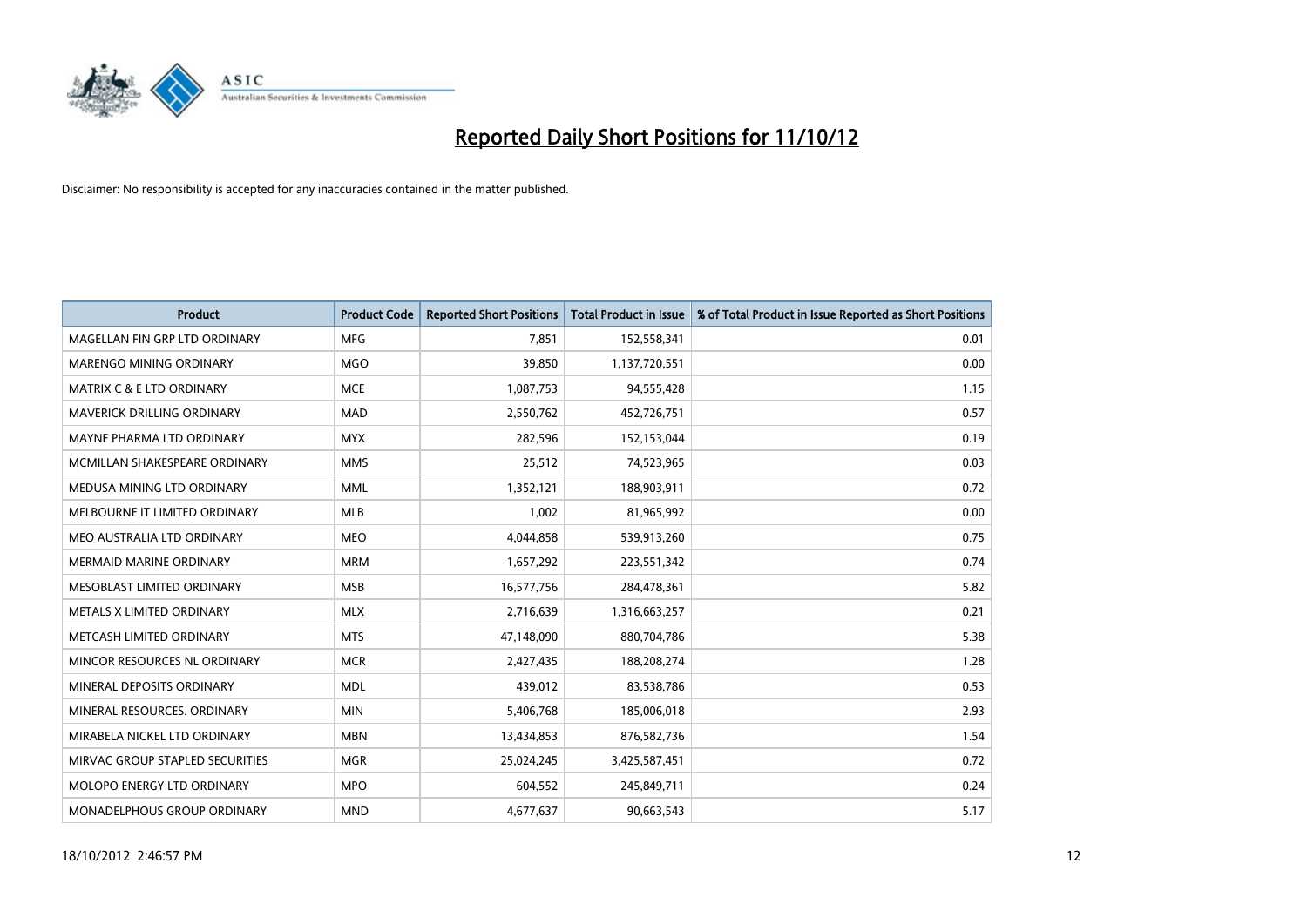

| <b>Product</b>                    | <b>Product Code</b> | <b>Reported Short Positions</b> | <b>Total Product in Issue</b> | % of Total Product in Issue Reported as Short Positions |
|-----------------------------------|---------------------|---------------------------------|-------------------------------|---------------------------------------------------------|
| MORTGAGE CHOICE LTD ORDINARY      | <b>MOC</b>          | 2,451,049                       | 122,819,572                   | 2.00                                                    |
| <b>MOUNT GIBSON IRON ORDINARY</b> | <b>MGX</b>          | 2,920,913                       | 1,085,728,430                 | 0.27                                                    |
| MURCHISON METALS LTD ORDINARY     | <b>MMX</b>          | 1,129,670                       | 450,427,346                   | 0.25                                                    |
| <b>MYER HOLDINGS LTD ORDINARY</b> | <b>MYR</b>          | 74,853,762                      | 583,384,551                   | 12.83                                                   |
| <b>MYSTATE LIMITED ORDINARY</b>   | <b>MYS</b>          | 20,991                          | 87,012,663                    | 0.02                                                    |
| NATIONAL AUST, BANK ORDINARY      | <b>NAB</b>          | 13,246,536                      | 2,297,237,138                 | 0.55                                                    |
| NAVITAS LIMITED ORDINARY          | <b>NVT</b>          | 10,714,025                      | 375,367,918                   | 2.85                                                    |
| NEON ENERGY LIMITED ORDINARY      | <b>NEN</b>          | 5,713,617                       | 509,439,518                   | 1.12                                                    |
| NEW HOPE CORPORATION ORDINARY     | <b>NHC</b>          | 2,545,933                       | 830,526,815                   | 0.29                                                    |
| NEW STANDARD ENERGY ORDINARY      | <b>NSE</b>          | 256,262                         | 305,331,847                   | 0.08                                                    |
| NEWCREST MINING ORDINARY          | <b>NCM</b>          | 1,784,609                       | 765,000,000                   | 0.21                                                    |
| NEWS CORP A NON-VOTING CDI        | <b>NWSLV</b>        | 3,255,820                       | 1,553,723,261                 | 0.20                                                    |
| NEWS CORP B VOTING CDI            | <b>NWS</b>          | 2,173,471                       | 798,520,953                   | 0.28                                                    |
| NEXTDC LIMITED ORDINARY           | <b>NXT</b>          | 2,669,826                       | 150,602,388                   | 1.78                                                    |
| NEXUS ENERGY LIMITED ORDINARY     | <b>NXS</b>          | 2,981,314                       | 1,329,821,159                 | 0.22                                                    |
| NIB HOLDINGS LIMITED ORDINARY     | <b>NHF</b>          | 127,010                         | 439,004,182                   | 0.03                                                    |
| NIDO PETROLEUM ORDINARY           | <b>NDO</b>          | 20                              | 1,390,829,818                 | 0.00                                                    |
| NOBLE MINERAL RES ORDINARY        | <b>NMG</b>          | 2,085,009                       | 655,522,952                   | 0.31                                                    |
| NORFOLK GROUP ORDINARY            | <b>NFK</b>          | 350                             | 158,890,730                   | 0.00                                                    |
| NORTHERN IRON LTD ORDINARY        | <b>NFE</b>          | 2,766,329                       | 369,980,113                   | 0.75                                                    |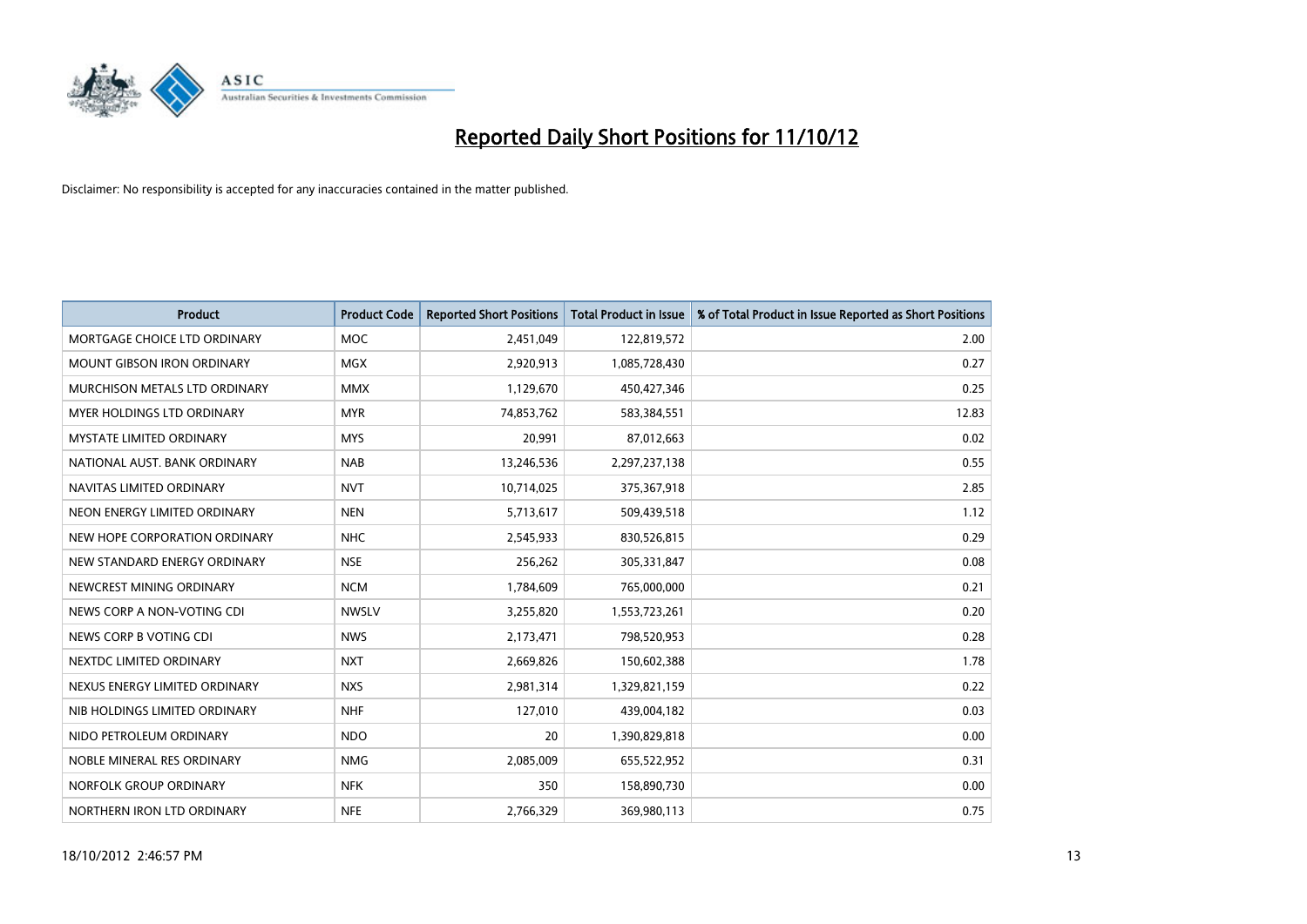

| <b>Product</b>                        | <b>Product Code</b> | <b>Reported Short Positions</b> | <b>Total Product in Issue</b> | % of Total Product in Issue Reported as Short Positions |
|---------------------------------------|---------------------|---------------------------------|-------------------------------|---------------------------------------------------------|
| NORTHERN MIN LTD ORDINARY             | <b>NTU</b>          | 61,868                          | 208,877,285                   | 0.03                                                    |
| NORTHERN STAR ORDINARY                | <b>NST</b>          | 966,392                         | 423,968,168                   | 0.23                                                    |
| NRW HOLDINGS LIMITED ORDINARY         | <b>NWH</b>          | 3,573,654                       | 278,888,011                   | 1.28                                                    |
| NUFARM LIMITED ORDINARY               | <b>NUF</b>          | 6,644,254                       | 262,142,247                   | 2.54                                                    |
| NUPLEX INDUSTRIES ORDINARY            | <b>NPX</b>          | 40,000                          | 196,748,316                   | 0.02                                                    |
| OAKTON LIMITED ORDINARY               | <b>OKN</b>          | 148,714                         | 91,721,874                    | 0.16                                                    |
| OCEANAGOLD CORP. CHESS DEPOSITARY INT | <b>OGC</b>          | 1,573,855                       | 263, 187, 264                 | 0.60                                                    |
| OIL SEARCH LTD ORDINARY               | OSH                 | 4,495,318                       | 1,334,756,742                 | 0.32                                                    |
| OM HOLDINGS LIMITED ORDINARY          | OMH                 | 4,228,749                       | 673,423,337                   | 0.63                                                    |
| ORICA LIMITED ORDINARY                | ORI                 | 1,972,589                       | 365,642,802                   | 0.55                                                    |
| ORIGIN ENERGY ORDINARY                | <b>ORG</b>          | 9,219,735                       | 1,093,602,431                 | 0.84                                                    |
| OROCOBRE LIMITED ORDINARY             | <b>ORE</b>          | 294,468                         | 103,195,029                   | 0.28                                                    |
| OROTONGROUP LIMITED ORDINARY          | ORL                 | 142,563                         | 40,880,902                    | 0.34                                                    |
| OZ MINERALS ORDINARY                  | OZL                 | 4,394,086                       | 303,470,022                   | 1.45                                                    |
| <b>PACIFIC BRANDS ORDINARY</b>        | <b>PBG</b>          | 8,065,912                       | 912,915,695                   | 0.89                                                    |
| PALADIN ENERGY LTD ORDINARY           | <b>PDN</b>          | 56,063,194                      | 836,825,651                   | 6.69                                                    |
| PANAUST LIMITED ORDINARY              | <b>PNA</b>          | 3,260,291                       | 605,443,685                   | 0.54                                                    |
| PANCONTINENTAL OIL ORDINARY           | <b>PCL</b>          | 233,335                         | 1,148,744,096                 | 0.02                                                    |
| PANORAMIC RESOURCES ORDINARY          | PAN                 | 2,411,080                       | 255,681,195                   | 0.94                                                    |
| PAPERLINX LIMITED ORDINARY            | <b>PPX</b>          | 3,231                           | 609,280,761                   | 0.00                                                    |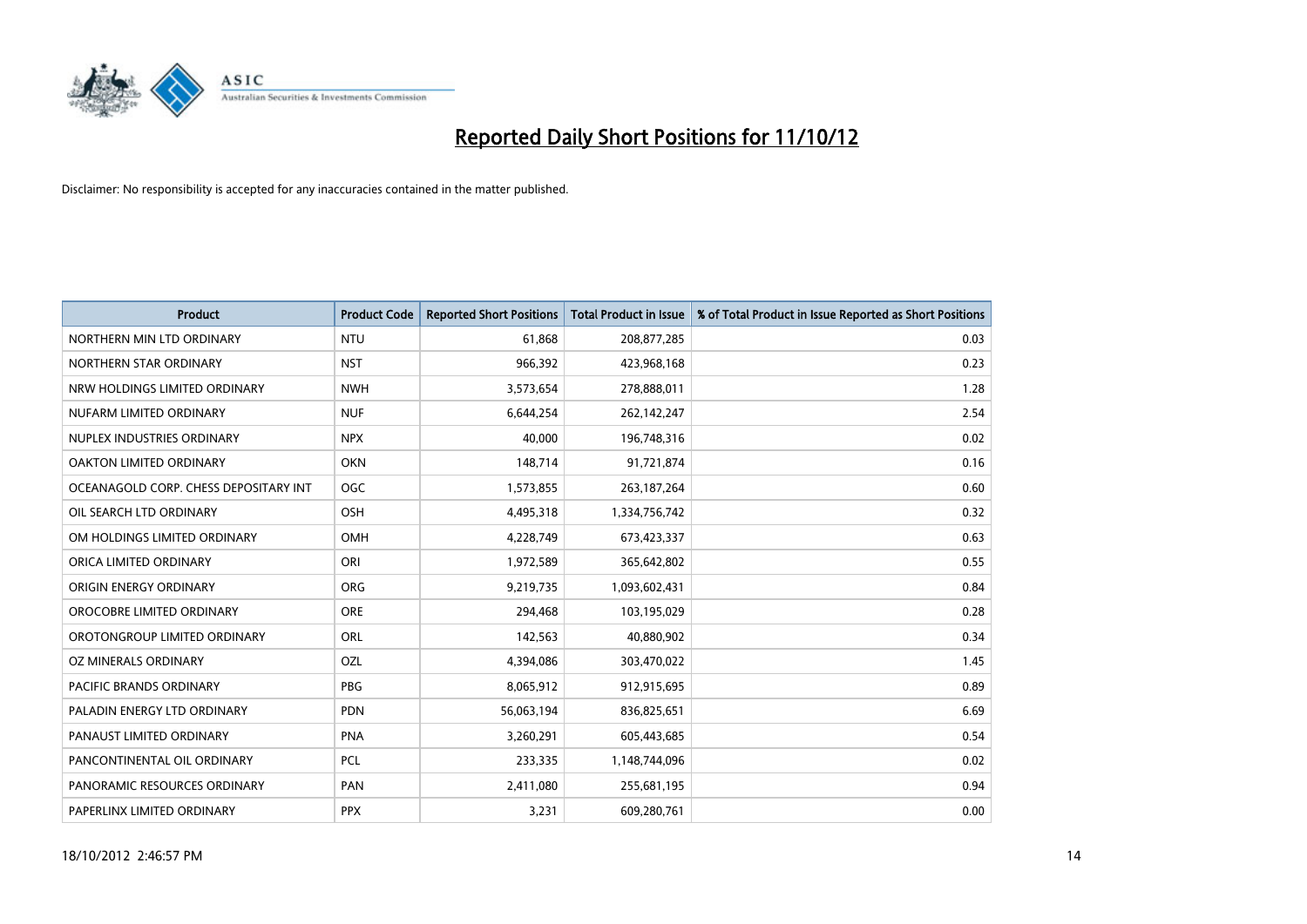

| <b>Product</b>                      | <b>Product Code</b> | <b>Reported Short Positions</b> | <b>Total Product in Issue</b> | % of Total Product in Issue Reported as Short Positions |
|-------------------------------------|---------------------|---------------------------------|-------------------------------|---------------------------------------------------------|
| PAPILLON RES LTD ORDINARY           | PIR                 | 3,108,141                       | 248,800,149                   | 1.26                                                    |
| PEET LIMITED ORDINARY               | <b>PPC</b>          | 2,606,094                       | 321,013,141                   | 0.82                                                    |
| PERILYA LIMITED ORDINARY            | PEM                 | 25,100                          | 769,316,426                   | 0.00                                                    |
| PERPETUAL LIMITED ORDINARY          | <b>PPT</b>          | 2,178,077                       | 41,980,678                    | 5.19                                                    |
| PERSEUS MINING LTD ORDINARY         | PRU                 | 7,167,990                       | 457,962,088                   | 1.56                                                    |
| PHARMAXIS LTD ORDINARY              | <b>PXS</b>          | 2,625,452                       | 307,888,389                   | 0.85                                                    |
| PLATINUM ASSET ORDINARY             | <b>PTM</b>          | 10,463,761                      | 561,347,878                   | 1.84                                                    |
| PLATINUM AUSTRALIA ORDINARY         | <b>PLA</b>          | 32,335                          | 504,968,043                   | 0.00                                                    |
| PMI GOLD CORP CDI 1:1               | <b>PVM</b>          | 27,139                          | 75,645,355                    | 0.04                                                    |
| PMP LIMITED ORDINARY                | <b>PMP</b>          | 145,499                         | 323,781,124                   | 0.04                                                    |
| PREMIER INVESTMENTS ORDINARY        | <b>PMV</b>          | 531,212                         | 155,260,478                   | 0.34                                                    |
| PRIMA BIOMED LTD ORDINARY           | PRR                 | 4,875,000                       | 1,066,063,388                 | 0.46                                                    |
| PRIMARY HEALTH CARE ORDINARY        | <b>PRY</b>          | 21,547,215                      | 501,717,314                   | 4.27                                                    |
| PRIMEAG AUSTRALIA ORDINARY          | PAG                 | 47,838                          | 266,394,444                   | 0.02                                                    |
| PROGRAMMED ORDINARY                 | <b>PRG</b>          | 482,748                         | 118,175,280                   | 0.41                                                    |
| <b>QANTAS AIRWAYS ORDINARY</b>      | QAN                 | 19,324,313                      | 2,265,123,620                 | 0.86                                                    |
| <b>OBE INSURANCE GROUP ORDINARY</b> | <b>OBE</b>          | 54,530,962                      | 1,196,746,372                 | 4.53                                                    |
| OR NATIONAL LIMITED ORDINARY        | <b>ORN</b>          | 7,308,230                       | 2,426,618,941                 | 0.28                                                    |
| ORXPHARMA LTD ORDINARY              | <b>ORX</b>          | 66                              | 144,577,206                   | 0.00                                                    |
| <b>OUBE LOGISTICS HLDG ORDINARY</b> | <b>QUB</b>          | 5,700,712                       | 921,407,185                   | 0.60                                                    |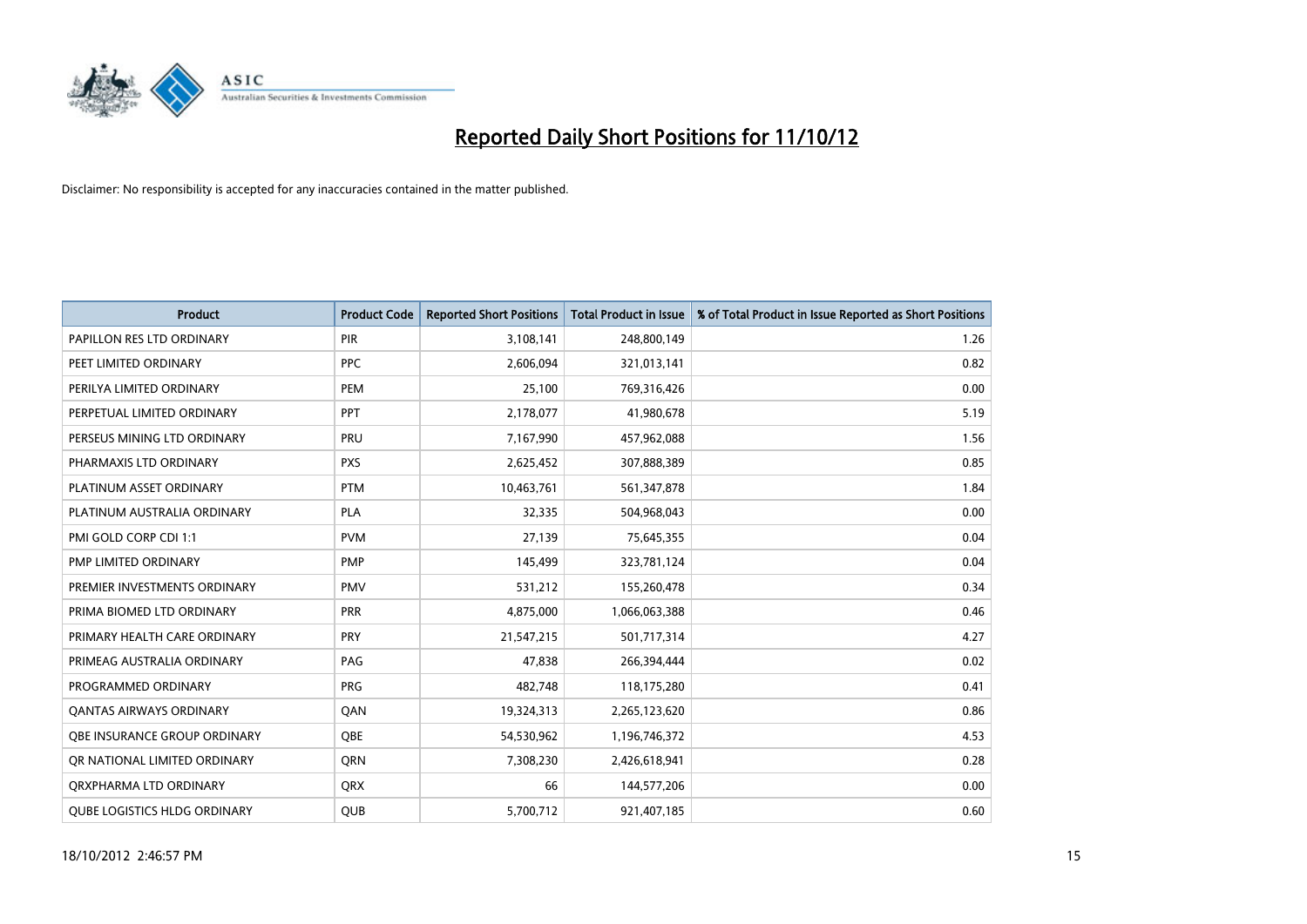

| <b>Product</b>                      | <b>Product Code</b> | <b>Reported Short Positions</b> | <b>Total Product in Issue</b> | % of Total Product in Issue Reported as Short Positions |
|-------------------------------------|---------------------|---------------------------------|-------------------------------|---------------------------------------------------------|
| RAMELIUS RESOURCES ORDINARY         | <b>RMS</b>          | 2,355,265                       | 336,256,949                   | 0.70                                                    |
| RAMSAY HEALTH CARE ORDINARY         | <b>RHC</b>          | 2,147,138                       | 202,081,252                   | 1.06                                                    |
| <b>RCR TOMLINSON ORDINARY</b>       | <b>RCR</b>          | 124,911                         | 132,406,265                   | 0.10                                                    |
| <b>REA GROUP ORDINARY</b>           | <b>REA</b>          | 219,100                         | 131,714,699                   | 0.16                                                    |
| <b>RECKON LIMITED ORDINARY</b>      | <b>RKN</b>          | 1,182,538                       | 129,488,015                   | 0.92                                                    |
| <b>RED 5 LIMITED ORDINARY</b>       | <b>RED</b>          | 47,195                          | 135,488,008                   | 0.03                                                    |
| <b>RED FORK ENERGY ORDINARY</b>     | <b>RFE</b>          | 1,687,709                       | 384,951,719                   | 0.44                                                    |
| REDBANK ENERGY LTD ORDINARY         | AEJ                 | 13                              | 786,287                       | 0.00                                                    |
| REDFLEX HOLDINGS ORDINARY           | <b>RDF</b>          | 2,826                           | 110,762,310                   | 0.00                                                    |
| REECE AUSTRALIA LTD. ORDINARY       | <b>REH</b>          | 943                             | 99,600,000                    | 0.00                                                    |
| REED RESOURCES LTD ORDINARY         | <b>RDR</b>          | 59,800                          | 464,112,073                   | 0.01                                                    |
| REGIS RESOURCES ORDINARY            | <b>RRL</b>          | 339,093                         | 454,904,360                   | 0.06                                                    |
| RESMED INC CDI 10:1                 | <b>RMD</b>          | 446,126                         | 1,556,242,300                 | 0.02                                                    |
| <b>RESOLUTE MINING ORDINARY</b>     | <b>RSG</b>          | 2,179,028                       | 628,704,290                   | 0.35                                                    |
| <b>RESOURCE GENERATION ORDINARY</b> | <b>RES</b>          | 173                             | 262,895,652                   | 0.00                                                    |
| RETAIL FOOD GROUP ORDINARY          | <b>RFG</b>          | 230,000                         | 108,910,114                   | 0.21                                                    |
| REX MINERALS LIMITED ORDINARY       | <b>RXM</b>          | 635,794                         | 188,907,284                   | 0.34                                                    |
| RHG LIMITED ORDINARY                | <b>RHG</b>          | 31,776                          | 308,483,177                   | 0.01                                                    |
| <b>RIALTO ENERGY ORDINARY</b>       | <b>RIA</b>          | 41                              | 672,259,992                   | 0.00                                                    |
| RIDLEY CORPORATION ORDINARY         | <b>RIC</b>          | 2,432                           | 307,817,071                   | 0.00                                                    |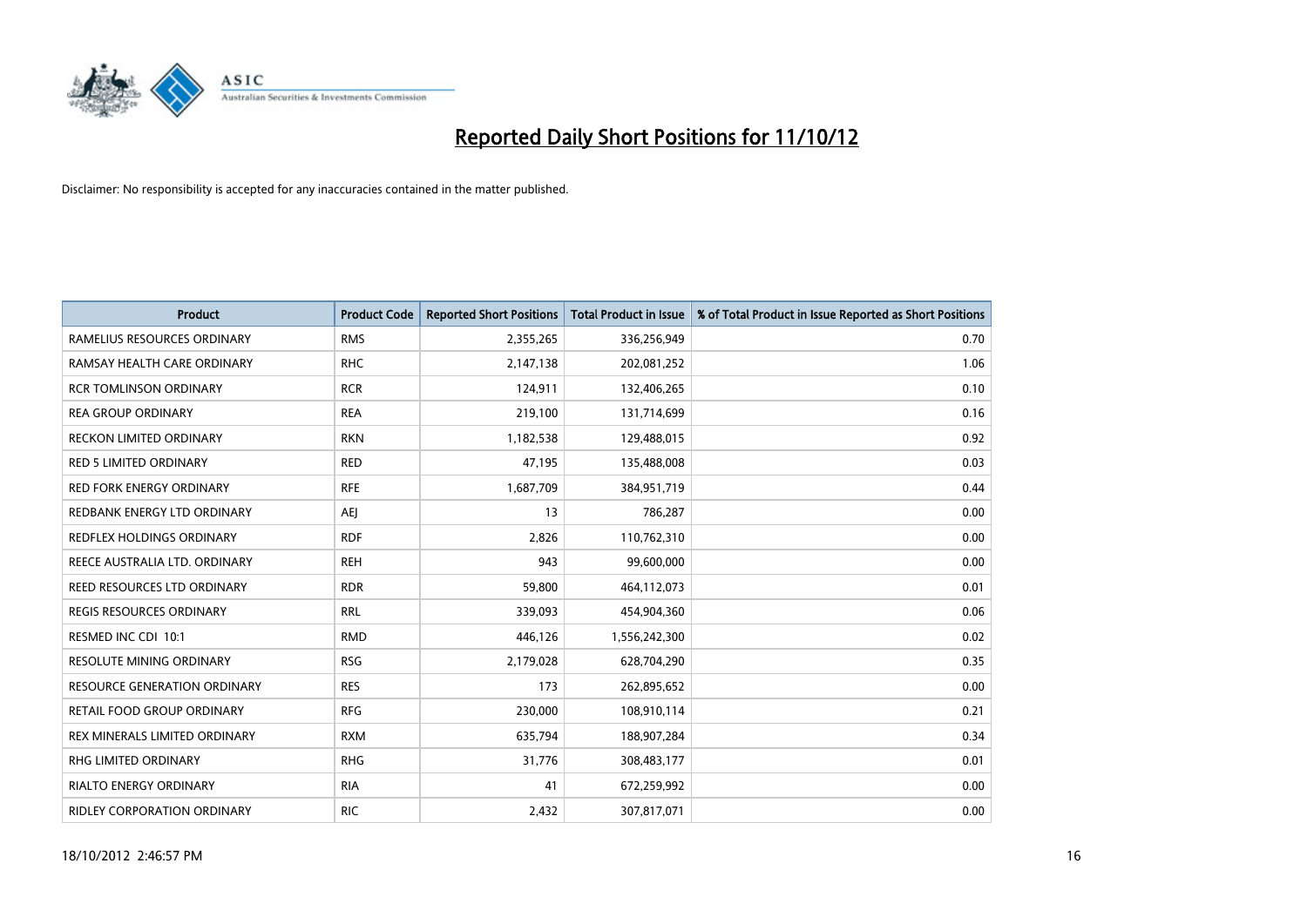

| <b>Product</b>                   | <b>Product Code</b> | <b>Reported Short Positions</b> | <b>Total Product in Issue</b> | % of Total Product in Issue Reported as Short Positions |
|----------------------------------|---------------------|---------------------------------|-------------------------------|---------------------------------------------------------|
| RIO TINTO LIMITED ORDINARY       | <b>RIO</b>          | 12,688,505                      | 435,758,720                   | 2.87                                                    |
| ROC OIL COMPANY ORDINARY         | <b>ROC</b>          | 1,288,489                       | 683,235,552                   | 0.19                                                    |
| <b>RURALCO HOLDINGS ORDINARY</b> | <b>RHL</b>          | 12,000                          | 55,019,284                    | 0.02                                                    |
| SAI GLOBAL LIMITED ORDINARY      | SAI                 | 3,995,643                       | 206,598,755                   | 1.93                                                    |
| SALMAT LIMITED ORDINARY          | <b>SLM</b>          | 68.109                          | 159,802,174                   | 0.04                                                    |
| SAMSON OIL & GAS LTD ORDINARY    | SSN                 | 5,663,541                       | 1,801,667,237                 | 0.31                                                    |
| SANDFIRE RESOURCES ORDINARY      | <b>SFR</b>          | 3,584,409                       | 152,686,801                   | 2.35                                                    |
| <b>SANTOS LTD ORDINARY</b>       | <b>STO</b>          | 4,025,203                       | 958,812,600                   | 0.41                                                    |
| SARACEN MINERAL ORDINARY         | <b>SAR</b>          | 4,710,670                       | 594,815,640                   | 0.80                                                    |
| SEDGMAN LIMITED ORDINARY         | <b>SDM</b>          | 15,431                          | 217,623,797                   | 0.01                                                    |
| SEEK LIMITED ORDINARY            | <b>SEK</b>          | 9,000,542                       | 337,101,307                   | 2.67                                                    |
| SENEX ENERGY LIMITED ORDINARY    | <b>SXY</b>          | 3,373,578                       | 1,139,734,837                 | 0.31                                                    |
| SERVCORP LIMITED ORDINARY        | SRV                 | 101                             | 98,440,807                    | 0.00                                                    |
| SERVICE STREAM ORDINARY          | <b>SSM</b>          | 400                             | 283,418,867                   | 0.00                                                    |
| SEVEN GROUP HOLDINGS ORDINARY    | <b>SVW</b>          | 1,652,597                       | 307,410,281                   | 0.56                                                    |
| SEVEN WEST MEDIA LTD ORDINARY    | <b>SWM</b>          | 15,700,899                      | 999,160,872                   | 1.58                                                    |
| SIGMA PHARMACEUTICAL ORDINARY    | <b>SIP</b>          | 5,390,024                       | 1,186,303,520                 | 0.46                                                    |
| SILEX SYSTEMS ORDINARY           | <b>SLX</b>          | 688,775                         | 170,143,997                   | 0.41                                                    |
| SILVER CHEF LIMITED ORDINARY     | SIV                 | 405                             | 27,222,919                    | 0.00                                                    |
| SILVER LAKE RESOURCE ORDINARY    | <b>SLR</b>          | 12,387,260                      | 225.493.476                   | 5.49                                                    |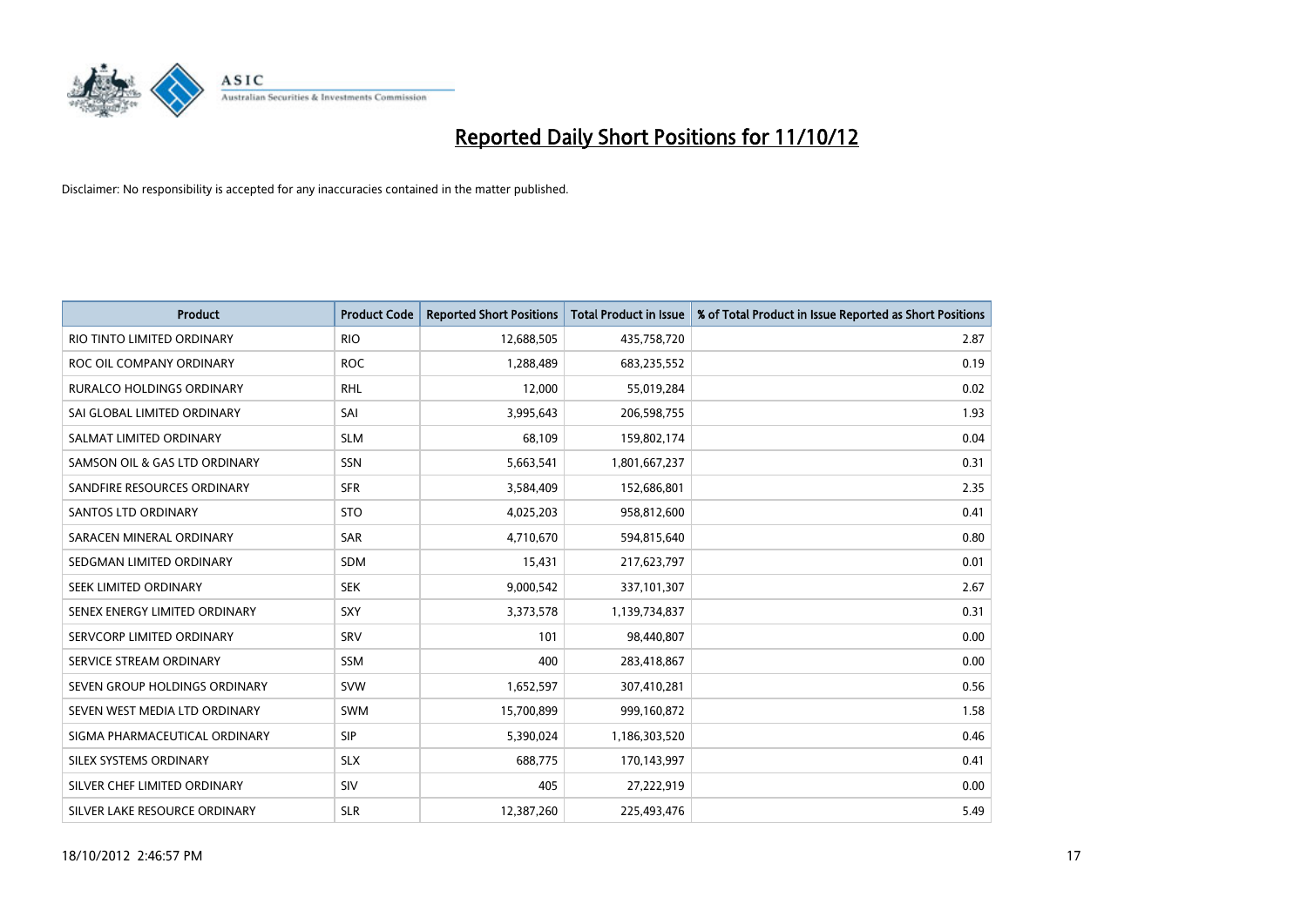

| <b>Product</b>                           | <b>Product Code</b> | <b>Reported Short Positions</b> | <b>Total Product in Issue</b> | % of Total Product in Issue Reported as Short Positions |
|------------------------------------------|---------------------|---------------------------------|-------------------------------|---------------------------------------------------------|
| SIMS METAL MGMT LTD ORDINARY             | <b>SGM</b>          | 8,075,157                       | 204,600,255                   | 3.95                                                    |
| SINGAPORE TELECOMM. CHESS DEPOSITARY INT | <b>SGT</b>          | 9,837,163                       | 140,842,714                   | 6.98                                                    |
| SKILLED GROUP LTD ORDINARY               | <b>SKE</b>          | 1,828,293                       | 233,487,276                   | 0.78                                                    |
| <b>SLATER &amp; GORDON ORDINARY</b>      | <b>SGH</b>          | 1,001                           | 170,445,109                   | 0.00                                                    |
| SMS MANAGEMENT, ORDINARY                 | <b>SMX</b>          | 493,596                         | 68,900,456                    | 0.72                                                    |
| SONIC HEALTHCARE ORDINARY                | <b>SHL</b>          | 4,683,270                       | 395,565,681                   | 1.18                                                    |
| SOUL PATTINSON (W.H) ORDINARY            | SOL                 | 13,520                          | 239,395,320                   | 0.01                                                    |
| SOUTH BOULDER MINES ORDINARY             | <b>STB</b>          | 27,721                          | 126,732,826                   | 0.02                                                    |
| SP AUSNET STAPLED SECURITIES             | <b>SPN</b>          | 5,817,066                       | 3,339,620,165                 | 0.18                                                    |
| SPARK INFRASTRUCTURE STAPLED NOTE & UNIT | SKI                 | 30,022,744                      | 1,326,734,264                 | 2.26                                                    |
| SPDR 200 FUND ETF UNITS                  | <b>STW</b>          | 5,185                           | 49,759,567                    | 0.01                                                    |
| SPECIALTY FASHION ORDINARY               | <b>SFH</b>          | 3,003,611                       | 192,236,121                   | 1.56                                                    |
| ST BARBARA LIMITED ORDINARY              | <b>SBM</b>          | 5,018,521                       | 488,074,077                   | 1.03                                                    |
| STANMORE COAL LTD ORDINARY               | <b>SMR</b>          | 32,870                          | 179,409,108                   | 0.02                                                    |
| STARPHARMA HOLDINGS ORDINARY             | SPL                 | 3,966,922                       | 283,640,060                   | 1.40                                                    |
| STH AMERICAN FERRO ORDINARY              | <b>SFZ</b>          | 125,000                         | 207,193,629                   | 0.06                                                    |
| STHN CROSS MEDIA ORDINARY                | <b>SXL</b>          | 20,575,436                      | 704,858,524                   | 2.93                                                    |
| STOCKLAND UNITS/ORD STAPLED              | SGP                 | 15,089,308                      | 2,202,657,963                 | 0.68                                                    |
| STRAITS RES LTD. ORDINARY                | SRO                 | 2,228,738                       | 456,529,474                   | 0.49                                                    |
| STW COMMUNICATIONS ORDINARY              | SGN                 | 101.666                         | 362,798,351                   | 0.03                                                    |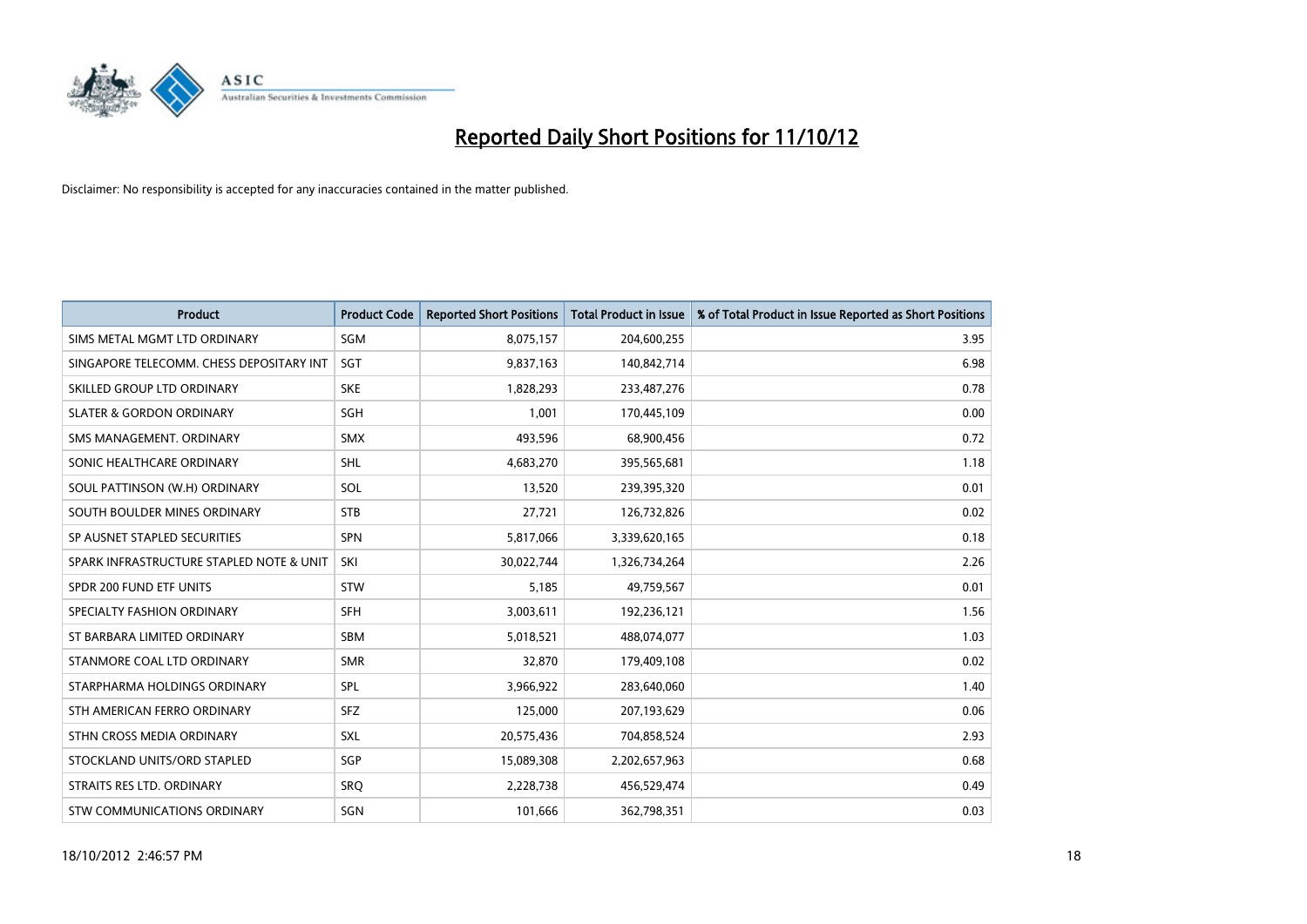

| <b>Product</b>                       | <b>Product Code</b> | <b>Reported Short Positions</b> | <b>Total Product in Issue</b> | % of Total Product in Issue Reported as Short Positions |
|--------------------------------------|---------------------|---------------------------------|-------------------------------|---------------------------------------------------------|
| SUNCORP GROUP LTD ORDINARY           | <b>SUN</b>          | 7,334,125                       | 1,286,600,980                 | 0.55                                                    |
| SUNDANCE ENERGY ORDINARY             | <b>SEA</b>          | 85,116                          | 277,098,474                   | 0.03                                                    |
| SUNDANCE RESOURCES ORDINARY          | <b>SDL</b>          | 3,355,186                       | 3,049,577,034                 | 0.10                                                    |
| SUNLAND GROUP LTD ORDINARY           | <b>SDG</b>          | 18,391                          | 194,575,271                   | 0.01                                                    |
| SUPER RET REP LTD ORDINARY           | <b>SUL</b>          | 729,820                         | 196,382,811                   | 0.37                                                    |
| SYD AIRPORT STAPLED US PROHIBIT.     | SYD                 | 13,550,612                      | 1,861,210,782                 | 0.71                                                    |
| SYRAH RESOURCES ORDINARY             | <b>SYR</b>          | 56,644                          | 126,723,021                   | 0.04                                                    |
| TABCORP HOLDINGS LTD ORDINARY        | <b>TAH</b>          | 13,284,689                      | 734,015,737                   | 1.79                                                    |
| TANAMI GOLD NL ORDINARY              | <b>TAM</b>          | 121,216                         | 261,132,677                   | 0.04                                                    |
| TAP OIL LIMITED ORDINARY             | <b>TAP</b>          | 964,309                         | 241,295,311                   | 0.39                                                    |
| TASSAL GROUP LIMITED ORDINARY        | <b>TGR</b>          | 65,408                          | 146,304,404                   | 0.04                                                    |
| <b>TATTS GROUP LTD ORDINARY</b>      | <b>TTS</b>          | 3,995,232                       | 1,384,791,963                 | 0.27                                                    |
| TECHNOLOGY ONE ORDINARY              | <b>TNE</b>          | 69,000                          | 305,380,455                   | 0.02                                                    |
| TELECOM CORPORATION ORDINARY         | <b>TEL</b>          | 3,743,273                       | 1,864,351,625                 | 0.19                                                    |
| <b>TELSTRA CORPORATION, ORDINARY</b> | <b>TLS</b>          | 20,607,807                      | 12,443,074,357                | 0.17                                                    |
| TEN NETWORK HOLDINGS ORDINARY        | <b>TEN</b>          | 87,200,247                      | 1,437,204,873                 | 6.06                                                    |
| TERANGA GOLD CORP CDI 1:1            | <b>TGZ</b>          | 181,092                         | 162,599,120                   | 0.11                                                    |
| TEXON PETROLEUM LTD ORDINARY         | <b>TXN</b>          | 65,515                          | 245,039,848                   | 0.03                                                    |
| <b>TFS CORPORATION LTD ORDINARY</b>  | <b>TFC</b>          |                                 | 279,621,829                   | 0.00                                                    |
| THE REJECT SHOP ORDINARY             | <b>TRS</b>          | 2,653,511                       | 26,092,220                    | 10.16                                                   |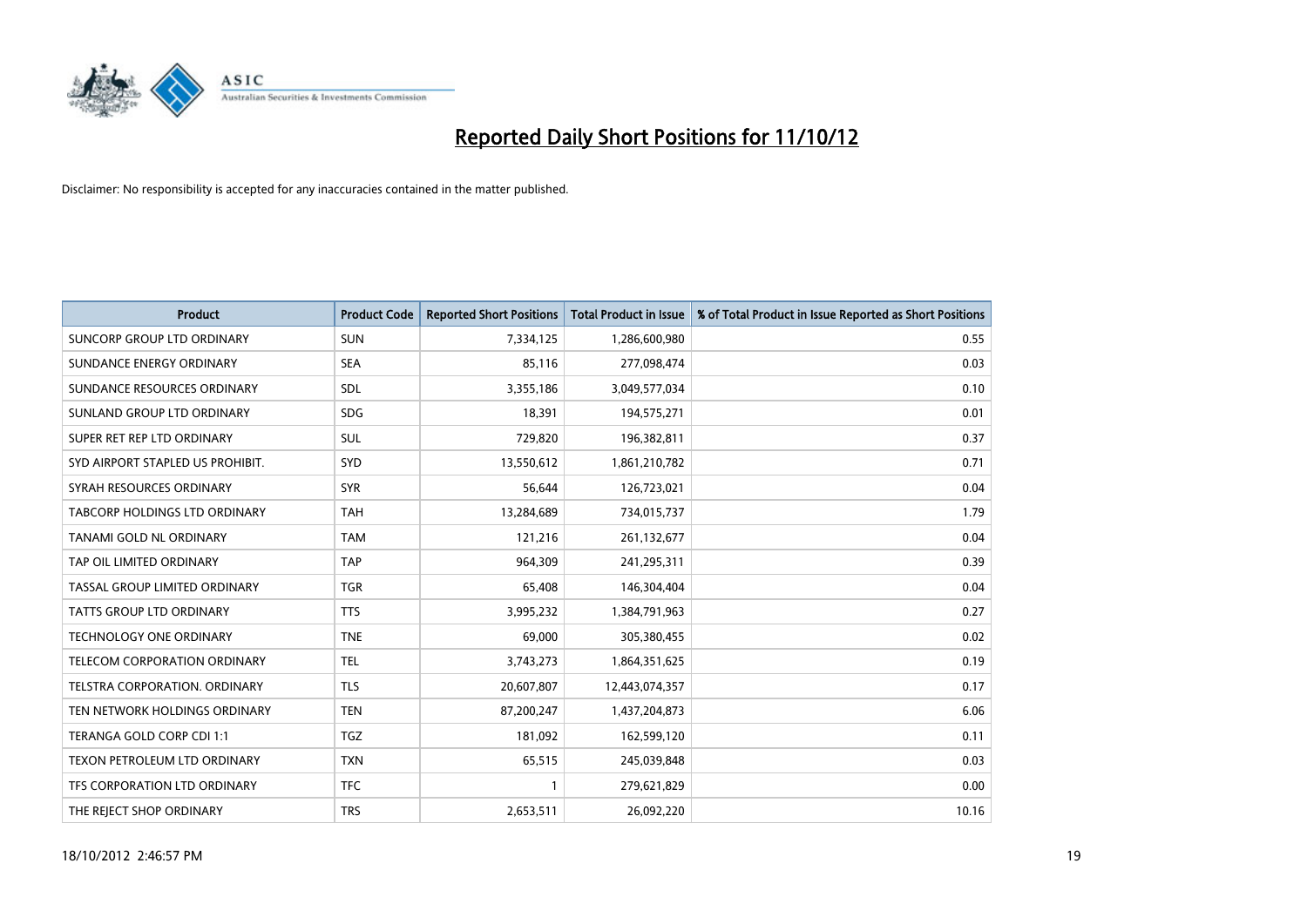

| <b>Product</b>                       | <b>Product Code</b> | <b>Reported Short Positions</b> | <b>Total Product in Issue</b> | % of Total Product in Issue Reported as Short Positions |
|--------------------------------------|---------------------|---------------------------------|-------------------------------|---------------------------------------------------------|
| THORN GROUP LIMITED ORDINARY         | <b>TGA</b>          | 164,250                         | 146,374,703                   | 0.11                                                    |
| TIGER RESOURCES ORDINARY             | <b>TGS</b>          | 152,500                         | 673,470,269                   | 0.02                                                    |
| TOLL HOLDINGS LTD ORDINARY           | <b>TOL</b>          | 23,606,525                      | 717,133,875                   | 3.28                                                    |
| TOX FREE SOLUTIONS ORDINARY          | <b>TOX</b>          | 55,201                          | 115,311,608                   | 0.05                                                    |
| TPG TELECOM LIMITED ORDINARY         | <b>TPM</b>          | 4,380,083                       | 793,808,141                   | 0.55                                                    |
| TRADE ME GROUP ORDINARY              | <b>TME</b>          | 70,733                          | 396,017,568                   | 0.02                                                    |
| <b>TRANSFIELD SERVICES ORDINARY</b>  | <b>TSE</b>          | 7,273,526                       | 512,457,716                   | 1.42                                                    |
| TRANSPACIFIC INDUST, ORDINARY        | <b>TPI</b>          | 4,710,341                       | 1,578,528,702                 | 0.29                                                    |
| TRANSURBAN GROUP TRIPLE STAPLED SEC. | <b>TCL</b>          | 9,476,451                       | 1,461,665,097                 | 0.63                                                    |
| TREASURY WINE ESTATE ORDINARY        | <b>TWE</b>          | 2,091,899                       | 647,227,144                   | 0.31                                                    |
| TROY RESOURCES LTD ORDINARY          | <b>TRY</b>          | 231,606                         | 90,789,649                    | 0.25                                                    |
| UGL LIMITED ORDINARY                 | UGL                 | 5,855,367                       | 166,315,038                   | 3.52                                                    |
| UXC LIMITED ORDINARY                 | <b>UXC</b>          | 701,863                         | 307,459,623                   | 0.23                                                    |
| <b>VENTURE MINERALS ORDINARY</b>     | <b>VMS</b>          | 135,674                         | 275,787,870                   | 0.05                                                    |
| <b>VIRGIN AUS HLDG LTD ORDINARY</b>  | <b>VAH</b>          | 20,560,656                      | 2,210,197,600                 | 0.94                                                    |
| VITERRA INC CDI 1:1                  | <b>VTA</b>          | 10                              | 68,629,939                    | 0.00                                                    |
| <b>VOCUS COMMS LTD ORDINARY</b>      | <b>VOC</b>          | 59,766                          | 74,776,058                    | 0.08                                                    |
| WATPAC LIMITED ORDINARY              | <b>WTP</b>          | 8,633                           | 184,332,526                   | 0.00                                                    |
| <b>WDS LIMITED ORDINARY</b>          | <b>WDS</b>          | 7                               | 144,740,614                   | 0.00                                                    |
| <b>WEBIET LIMITED ORDINARY</b>       | <b>WEB</b>          | 44,463                          | 71,065,929                    | 0.06                                                    |